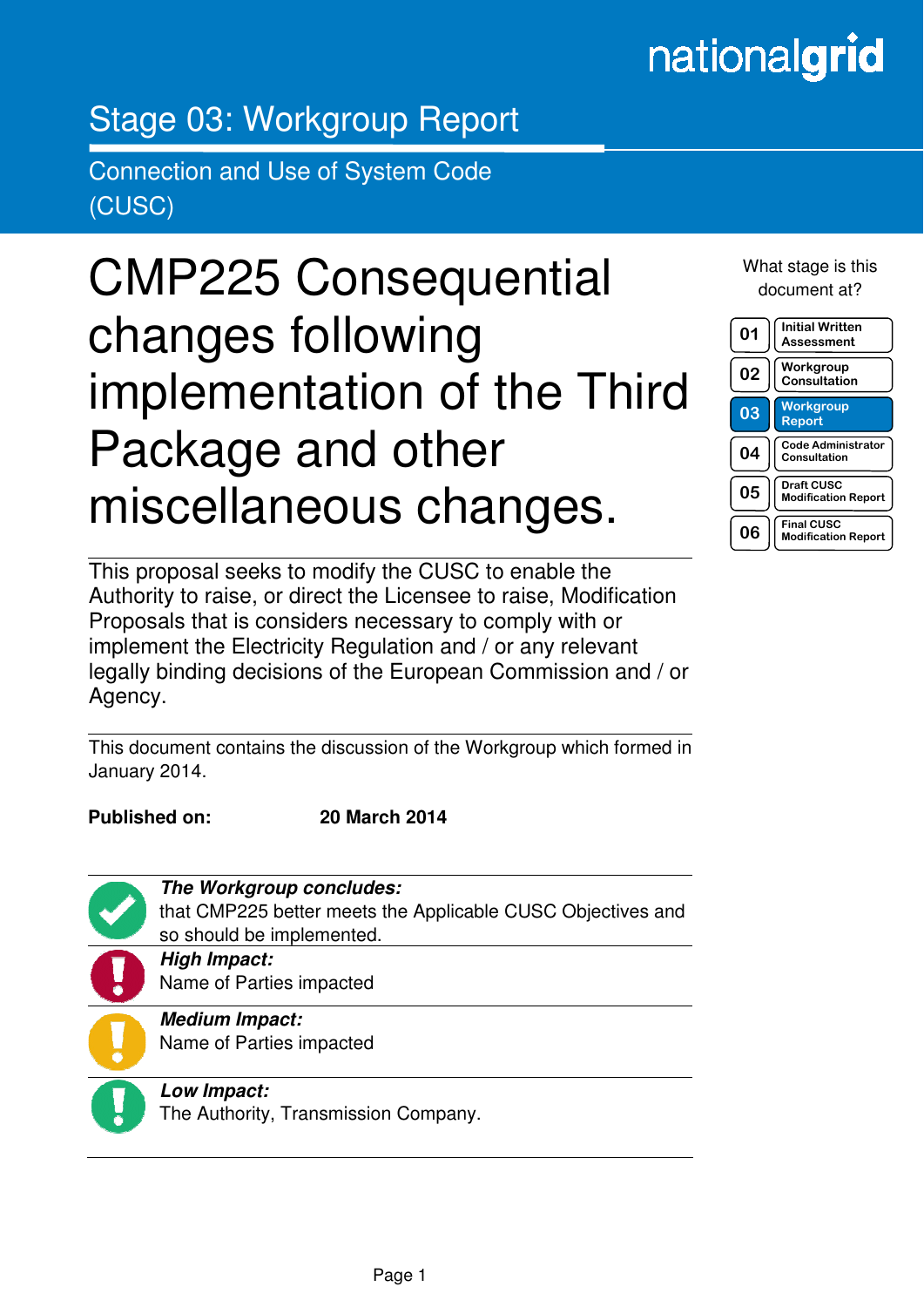| $\mathbf{1}$          |  |
|-----------------------|--|
| $\mathbf{2}^{\prime}$ |  |
| 3                     |  |
| 4                     |  |
| 5                     |  |
|                       |  |
|                       |  |
|                       |  |
|                       |  |
|                       |  |
|                       |  |
|                       |  |



**Any Questions?**  Contact: **Emma Radley**

**Emma.radley@nation algrid.com** 

**01926 655233** 

### **About this document**

This document is the Workgroup Report which includes responses from the Workgroup Consultation and the final conclusions of the Workgroup, including the Workgroup vote.

### **Document Control**

| <b>Version</b><br>Date |               | Author             | <b>Change Reference</b> |  |
|------------------------|---------------|--------------------|-------------------------|--|
| 0.1                    | 11 March 2014 | Code Administrator | Draft to Workgroup      |  |
| 1.0                    | 20 March 2014 | Code Administrator | Version for Panel       |  |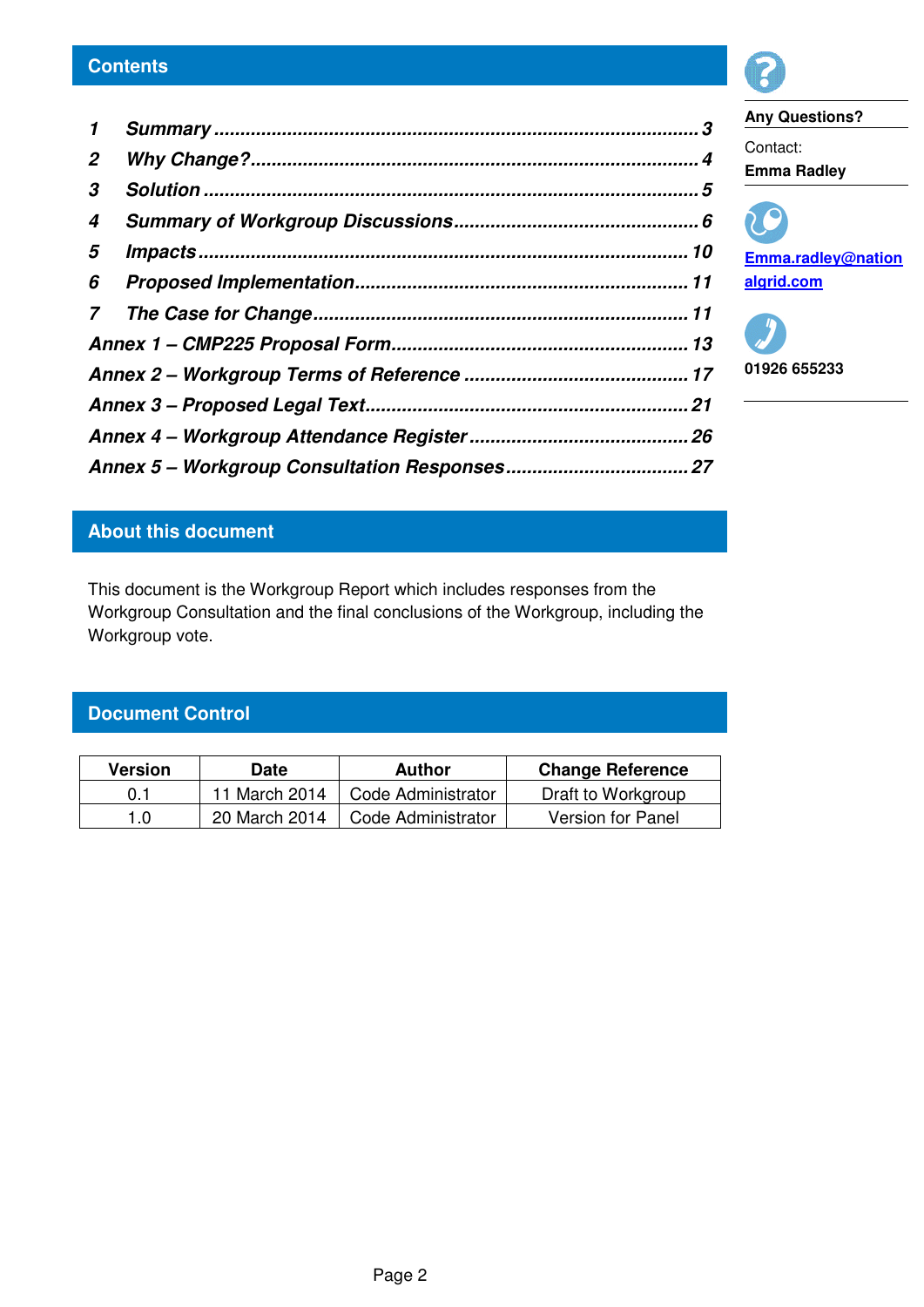#### **1 Summary**

- 1.1 This document summarises the deliberations of the Workgroup and describes the CMP225 Modification Proposal.
- 1.2 CMP225 was proposed by National Grid Electricity Transmission Plc and submitted to the CUSC Modifications Panel for their consideration on 29 November 2013. A copy of the Proposal can be found in Annex 1 of this document. The Panel determined that the proposal should be considered by a Workgroup and that they should report back to the CUSC Modifications Panel in March 2014 following a period for the Workgroup Consultation.
- 1.3 A like for like BSC Modification (P298 Consequential amendments to the BSC Modification process following implementation of the Third Package and other miscellaneous changes) was raised in December 2013 by National Grid Electricity Transmission Plc and it was agreed by both the CUSC and BSC Panel that a joint CUSC / BSC Workgroup should be held in order to progress the proposals. CMP225 is being progressed in parallel with P298, which is due to report back to the BSC Panel in April 2014.
- 1.4 The Workgroup first met on 6 January 2014 and worked through the Terms of Reference. The Terms of Reference for CMP225 can be found in Annex 2 of this document. The Workgroup have considered the development of the Proposal and whether it better facilitates the Applicable CUSC Objectives.
- 1.5 The Workgroup Consultation was published on 6 February 2014 and closed on 27 February 2014. Two responses were received. These can be found in Annex 5.
- 1.6 A final Workgroup meeting was held on 4 March 2014 and the Workgroup members voted unanimously that CMP225 better facilitates the Applicable CUSC Objectives and so should be implemented. Further details of the vote can be found in Section 7.
- 1.7 This Workgroup Report has been prepared in accordance with the Terms of the CUSC and an electronic copy can be found on the National Grid website at http://www2.nationalgrid.com/UK/Industry-information/Electricitycodes/CUSC/Modifications/CMP225/ along with the Proposal form. The Workgroup Report for P298 can be found at the following link, along with the Modification Proposal: http://www.elexon.co.uk/mod-proposal/p298/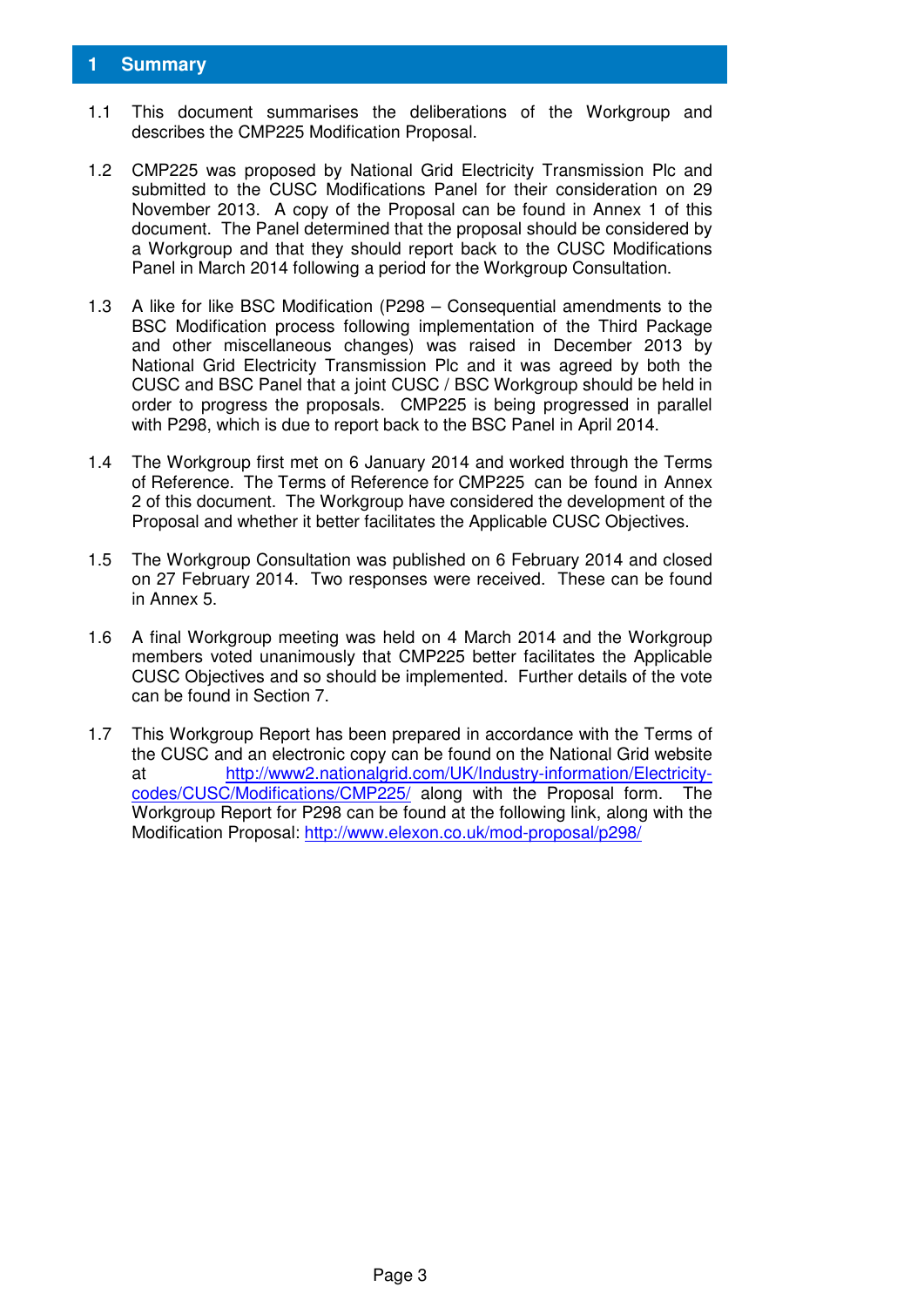#### **2 Why Change?**

- 2.1 The Third Package legislation was introduced in Great Britain through the Statutory Instrument for the Electricity and Gas (Internal Markets) Regulations 2011 which came into effect on 10 November 2011. The Statutory Instrument fully transposes the Third Package into UK law. As a result of these changes, a number of changes were made to the gas and electricity licences, including National Grid's Electricity Transmission (NGET) Licence.
- 2.2 There are two main changes that resulted from the Third Package. The first was the introduction of a new Relevant Objective which seeks to ensure that Industry Codes, and therefore any proposed modifications to industry codes, facilitate:

"compliance with the Electricity Regulation and any relevant legally binding decision of the European Commission and/or Agency".

2.3 The second change to the licence conditions was the ability for the Authority to raise modifications or to direct the relevant licensee to raise modifications which the 'Authority reasonably considers are necessary to comply with or implement the Regulation and any relevant legally binding decision of the European Commission and/or the Agency." Further to this, a number of rules are then applied. Firstly, that the modification shall be accepted into the process, secondly that the modification cannot be withdrawn without the Authority's consent and thirdly that an Authority timetable will apply where one is specified.



#### **What is the Third**

#### **Package?**

The 'Third Package' consists of four EC Regulations and two EC Directives, which came into force on 3 September 2009. The aim of these is to bring in a competitive and integrated energy market to allow consumers to choose between different Suppliers; and provide for all Suppliers to access the market in each EC member state. It also brought into existence the Agency for Cooperation of **Energy Regulators** (ACER).

The UK Parliament gave effect to this in Great Britain in November 2011 through the **Electricity** and Gas (Internal Markets) Regulations 2011.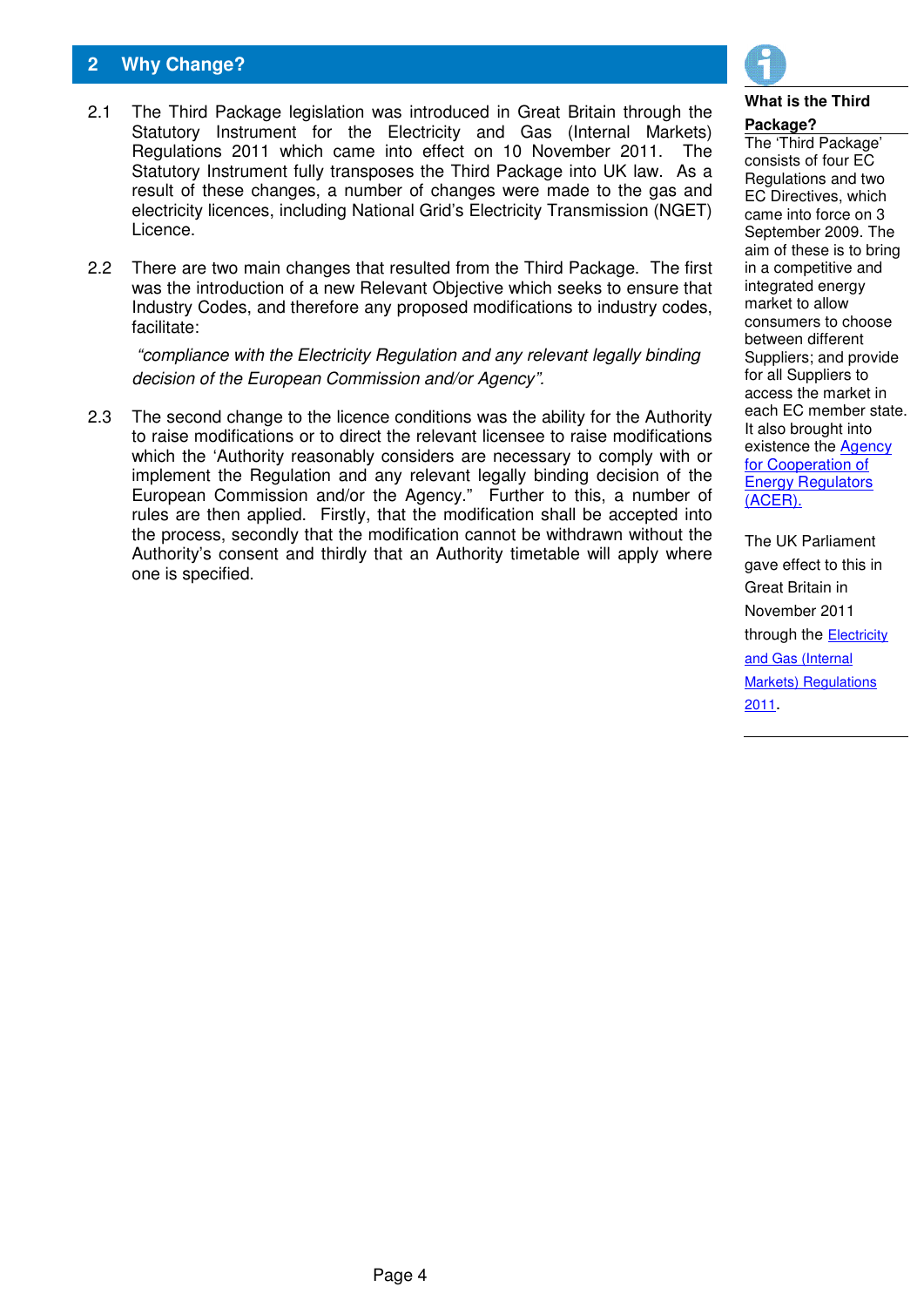#### **3 Solution**

- 3.1 CMP225 is proposing amendments to CUSC Section 8 to enable the Authority to raise or direct the licensee to raise modifications to the CUSC which it reasonably considers are necessary to comply with or implement the Electricity Regulation and/or any relevant legally binding decisions of the European Commission and/or Agency.
- 3.2 Following the implementation of the changes to Electricity Transmission Licence Standard Conditions (SLC) C10 (Connection and Use of System Code) under the Third Package, the CUSC requires amendment in order to be consistent with the licence changes. Therefore, the CUSC will need to be amended to include the following elements:
	- 1. To allow the Authority to raise CUSC Modification Proposals to comply with European legislation.
	- 2. To apply the caveats in the licence to modifications which are raised by the licensee following an Authority direction to raise a European related CUSC Modification Proposal.
	- 3. To apply the caveats in the licence to modifications which are raised by the Authority in relation to relevant European legislation.
- 3.3 In regard to items 2 and 3 above, these caveats relate to such proposals (i) being accepted into the CUSC Modification process, (ii) where raised by the licensee, not to be withdrawn without the Authority's consent, and iii), to proceed in accordance with any timetable directed by the Authority.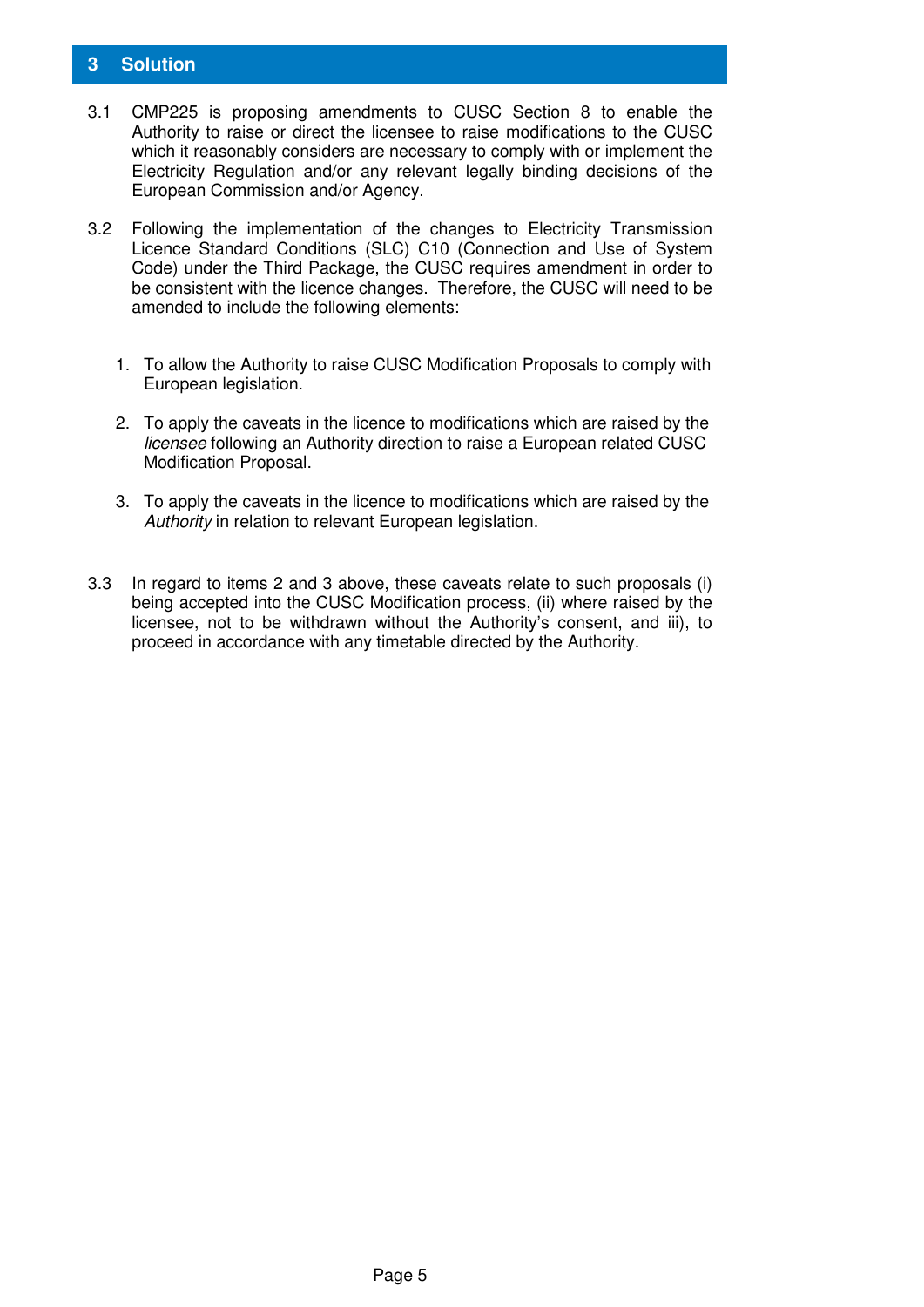#### **4 Summary of Workgroup Discussions**

#### **Presentation of Proposal**

- 4.1 The Proposer of CMP225 and P298 presented on the key points of the Modifications at the first meeting and the group agreed with the high level principles of CMP225 as described in Section 3.
- 4.2 One Workgroup Member queried whether the "Agency" has or will have the power to make any legally binding decisions. The Authority's attendee and another Workgroup Member agreed that it would, with the Workgroup Member believing that the Authority would determine if any decision was legally binding prior to any Modification being raised or directed. The Authority's attendee agreed with this view. The Workgroup concluded that if the Agency didn't have the power, then (i) the Licence or Act wouldn't have included it and (ii) the Authority would not be able to raise (or direct) a modification as the ACER decision would not be legally binding.

#### **Solution**

- 4.3 The Workgroup has discussed the items listed on the Terms of Reference and the solution requirements.
- 4.4 The Workgroup agreed with the approach for adopting the SCR text with respect to the areas of the Licence that are silent, namely:
	- The involvement of the Panel in such Modifications in agreeing and setting the Workgroup's Terms of Reference and its ability to decide when the Modification is progressed to the next phase;
	- The adoption of withdrawn Modifications by Parties;
	- The amalgamations of these Modifications subject to the prior consent of the Authority; and
	- The Workgroup's views, the Panel's voting rights and recommendation of Panel Members not to be fettered in specified circumstances by the Authority.
- 4.5 Respondents to the Workgroup Consultation agreed with this view.
- 4.6 The Workgroup considered what other areas of the Transmission Licence are silent and need to be considered for inclusion in the CUSC. A Workgroup Member considered how in practice it would work where the Authority has raised, or directed the Licensee to raise a Modification and whether or not the Proposer attending the Workgroup meetings would need written consent to amend the solution. The Authority attendee noted that the Licence drafting was silent in this area and didn't see any need to change the current rules around Proposer Ownership specifically for these types of Modifications.
- 4.7 With respects to amalgamations, the Authority's attendee noted that he understood why the Workgroup may want to include provisions in the legal text, but noted that the Licence is silent on this aspect. ELEXON and a Workgroup Member both made the point that because the Licence is silent. should the question of amalgamation come up in the future then there would be nothing in the Licence or the applicable BSC/CUSC that would prevent or limit an amalgamation of such a Modification. As such, the Workgroup felt that it was necessary to add something in the BSC and CUSC.
- 4.8 The Workgroup considered what changes may be required to CUSC documents, systems and processes to support CMP225 and what the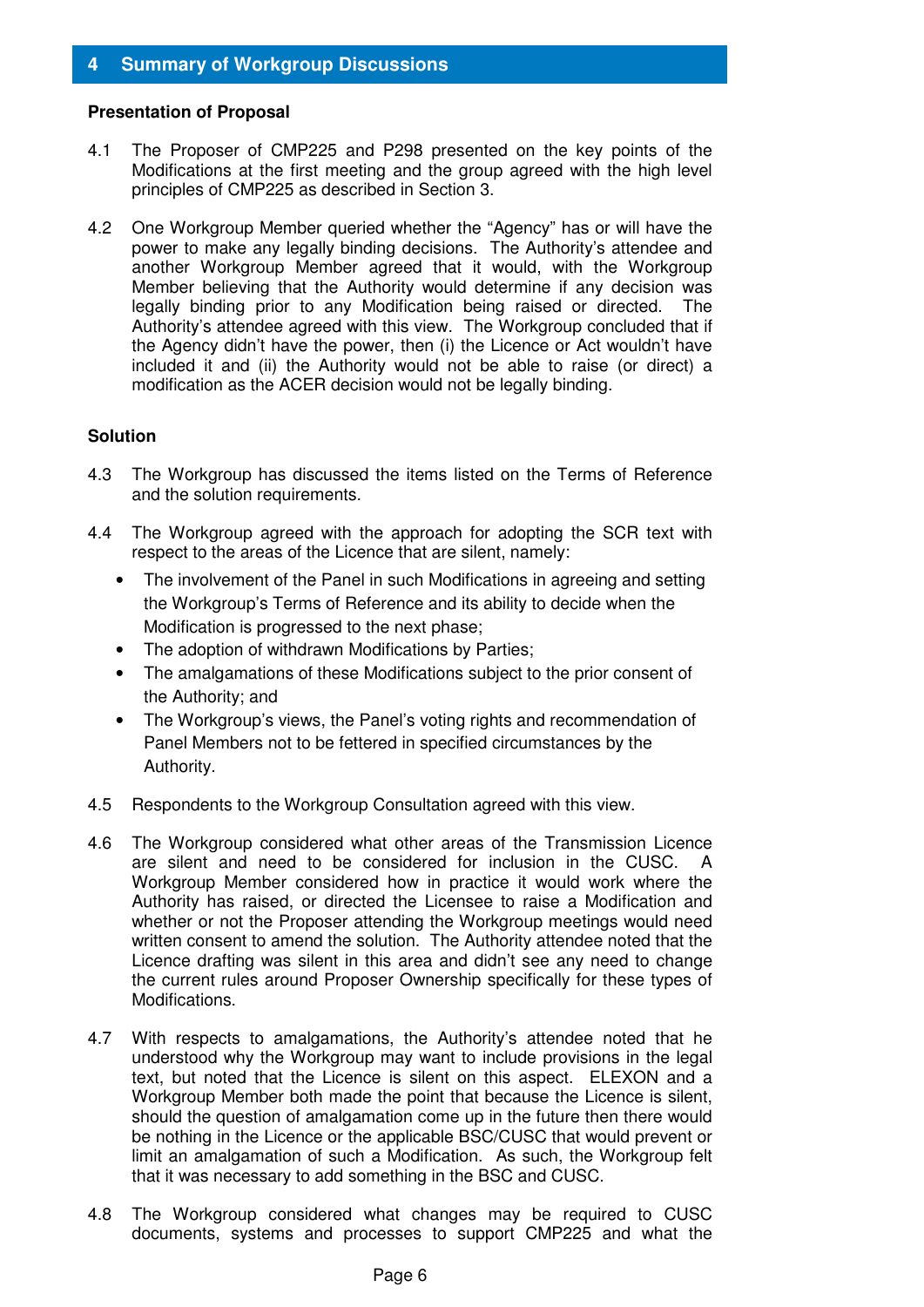related costs and lead times are. ELEXON and National Grid proposed to the Workgroup that the Implementation Date for CMP225 should be 10 Working Days (WDs) following the Authority's decision. A Workgroup Member asked National Grid and ELEXON how much each Modification would cost to implement in the respective codes. Both National Grid and ELEXON advised the Workgroup that as the two modifications would only require document changes, this would take approximately one WD each, so the costs would be minimal. The Workgroup agreed with the proposed implementation approach, with one Workgroup Member commenting that 10WDs allows for sufficient time for the industry to implement and accounts for situations where the recipient of the notice may be on leave.

#### **Other Comments**

- 4.9 In the second meeting a Workgroup Member discussed what would happen in the event of a Modification Proposal being raised by the Licensee which contained an element related to compliance with European legislation, and then the Authority raised, or directed the Licensee to raise a modification specifically around the same European legislation aspect. The Workgroup Member felt that there could be a situation where the original modification was rushed through the process because of that specific aspect, and the other elements were therefore not fully considered. The Workgroup tried to come up with some solutions to this potential issue including raising a Workgroup Alternative CUSC Modification (WACM) which removed the element that had been addressed where the Authority raised (or directed to be raised) a proposal. The Workgroup also considered that under Proposer Ownership, the Proposer could remove this element as long as the solution still addressed the same defect. Therefore the original modification could be progressed as normal and the element relating to compliance with European legislation could be raised separately as an urgent modification, if appropriate. For the avoidance of doubt, CMP225 does not affect any Modification Proposal raised by a party other than the Licensee (National Grid) which contained an element of European Regulation, and the Authority then raised, or directed the Licensee to raise a modification specifically around the same European Regulation aspect. In that scenario the Modification raised by the party other than the Licensee would proceed in the normal way. Respondents to the Workgroup Consultation agreed with the options identified and trusted that a pragmatic approach would be taken in the unlikely event of this situation occurring.
- 4.10 A Workgroup member believed that the Workgroup should consider the practicalities for when the Authority raises a Modification and attends a Workgroup as Proposer and observer. The member didn't think it needed consideration as part of the legal text but thought it would be useful to provide guidance for future Workgroups where this may become relevant. The member noted that there could be a legal challenge if the Authority attendee on the Workgroup expresses an opinion and it is not clear as to whether it is doing so as the Proposer or as an observer. The member suggested that the Authority might want to send two people, one as the Proposer and one as an observer. ELEXON suggested that this could be addressed by adding requirements into the generic Workgroup terms of reference. This could expand on the legal text and include an express requirement that where the Authority sends one person, the Authority's attendee must state when they are making a statement as the Proposer or as an observer. The member agreed and suggested that the Final Modification Reports should also include specific reference to when the Authority has expressed a view as Proposer and as an observer. The Workgroup agreed with this approach for the CUSC.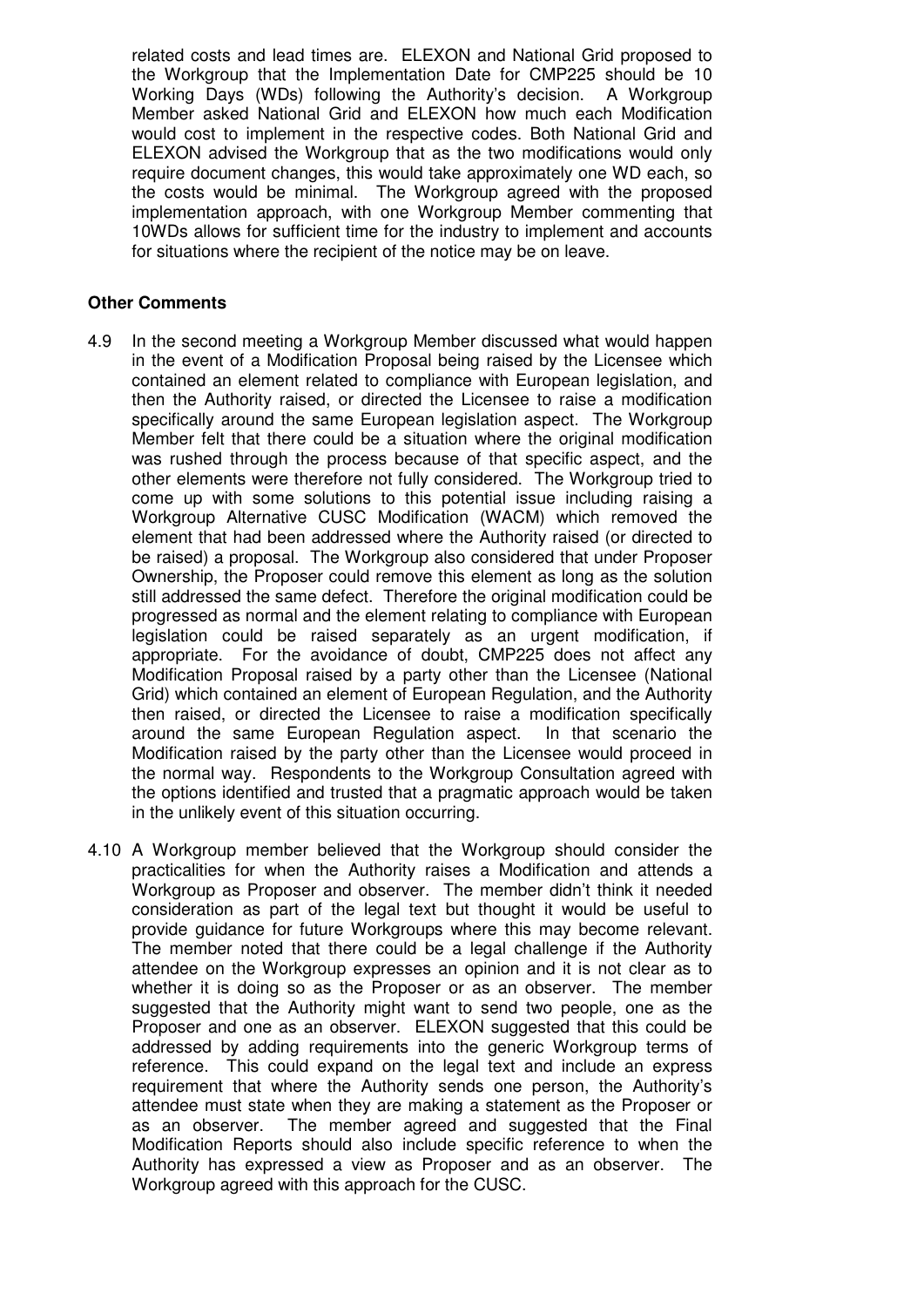#### **Legal Text**

- 4.11 The Workgroup noted that using the SCR text was very useful as a starting point.
- 4.12 The Workgroup agreed to capture the provisions used in the Licence and use the SCR text as a basis for drafting the legal text for CMP225.
- 4.13 A Workgroup Member asked whether there was a need to amend the legal text around Pending Modifications and Rejected Modifications. However, during the page-turn of the draft legal text the Workgroup agreed that this would not be required as this was covered off by the provision that the Panel shall not refuse to accept such a Modification.
- 4.14 A Workgroup Member asked whether it would be better to separate the wording in the draft legal text regarding Authority raised, and Authority directed proposals to ensure clarity for where the Authority raises such Modifications and for where it directs the Transmission Company to raise such Modifications. The Workgroup Member believed that this would be clearer for industry and the Panel meetings as to who was raising the Modification. He suggested that when the Authority raises, or National Grid raises at the direction of the Authority, such Modifications, then the Code Administrator(s) could reference the relevant clause in their notifications. The Workgroup and Proposer agreed to this suggestion and the associated changes to the draft legal text.
- 4.15 A Workgroup Member also pointed out that the Licence includes specific clauses for where the Licensee must raise a Modification if directed; and the applicable Panel must follow the Authority's directed timetable where one is issued. The Workgroup Member also noted that the Authority is able to set a timetable for such Modifications that the Licensee has raised. As such, the Workgroup agreed that the legal text should reflect this. In the second meeting, the Authority's attendee highlighted that this section of the text did not cover off withdrawal and it was agreed to add this in.
- 4.16 The Workgroup discussed whether the legal text needs to contain a 'shorthand' definition (such as "European Required Modifications") within CUSC Section 11, but agreed that this was not required. Instead, the Workgroup felt that it would be appropriate for the Code Administrator(s) to adopt one for use in their Modification Reports. Otherwise, the Workgroup agreed that there should be definitions of the "Agency", the "Electricity Regulation" and the "European Commission" included in the legal text.
- 4.17 The Workgroup had a lengthy discussion about paragraph 8.17A.6 with regards to the non-fettering of views for such Modifications. It was agreed that this paragraph should not refer to the recommendation of the Modification Report, as it had been agreed historically that the recommendation comes from CUSC Panel Members only. The Authority representative queried the need for this paragraph as the Licence did not contain any such wording. However, the Workgroup felt that it needed to be incorporated into the code legal text as it gave clarity and comfort that in such situations, any notification from the Authority of a Modification of this nature being required, would still follow the same procedures as a standard proposal and that the Workgroup and Panel were able to treat the proposal as they treat any other proposal. In order to meet the concerns of the Workgroup, particularly in the context in which it is set out, it was agreed for CMP225 to include an allowance for Workgroups' views and the voting rights and recommendation of Panel Members not to be fettered in the specified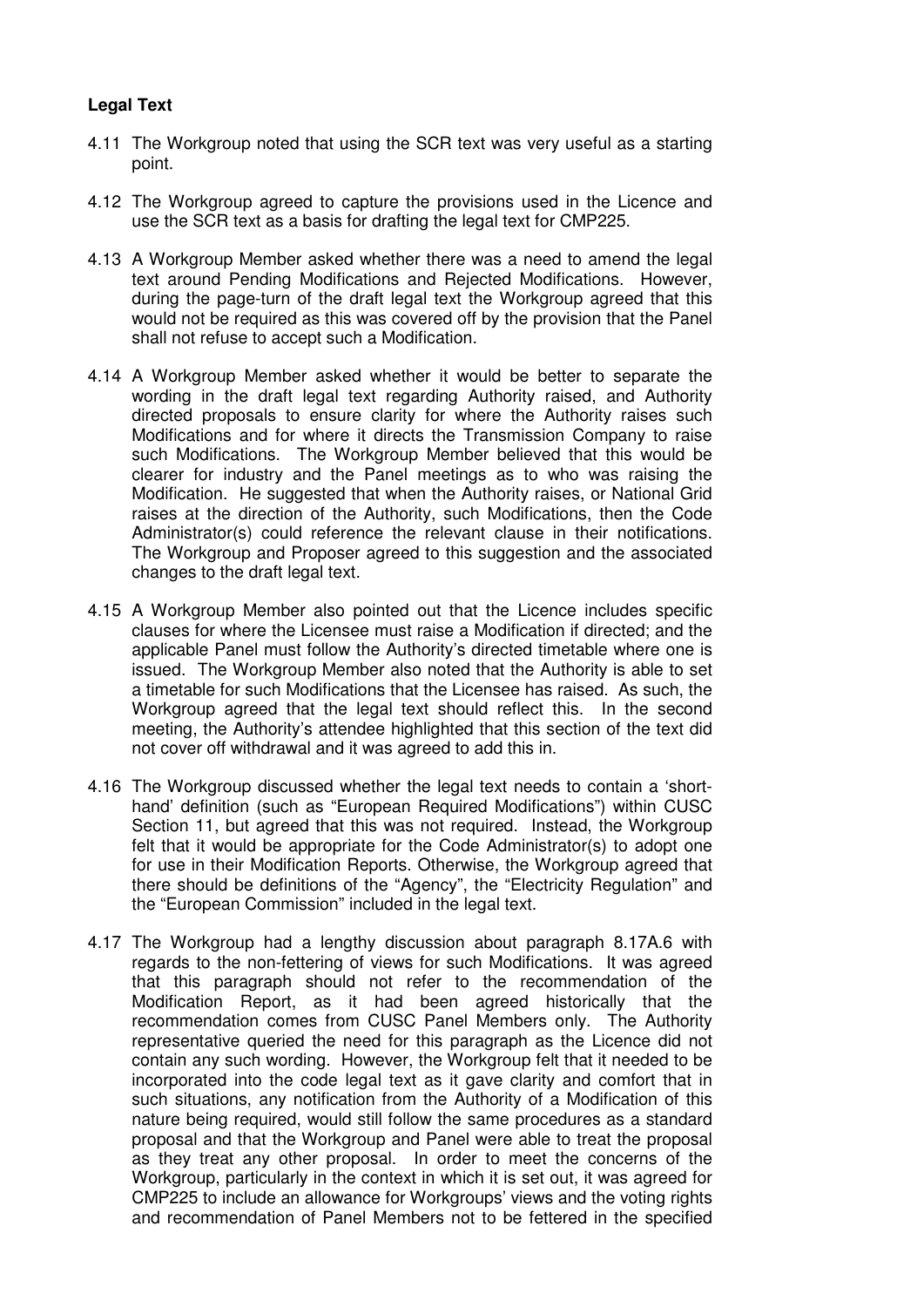circumstances by the Authority. The Workgroup noted that the licence will always take precedent in the event of code and licence provisions clashing.

4.18 The Workgroup also discussed whether paragraph 8.17A.6 should refer to a 'declaration' or 'notification' from the Authority regarding directing such Modifications. The Ofgem representative felt that the paragraph should reflect the wording of the Licence which states 'reasonably considers' in all references to Modifications raised in respect of EU compliance and does not make reference to any declaration or notification.

#### **Workgroup Alternative CUSC Modifications**

4.19 The Workgroup did not propose any Workgroup Alternative CUSC Modifications to the original proposal.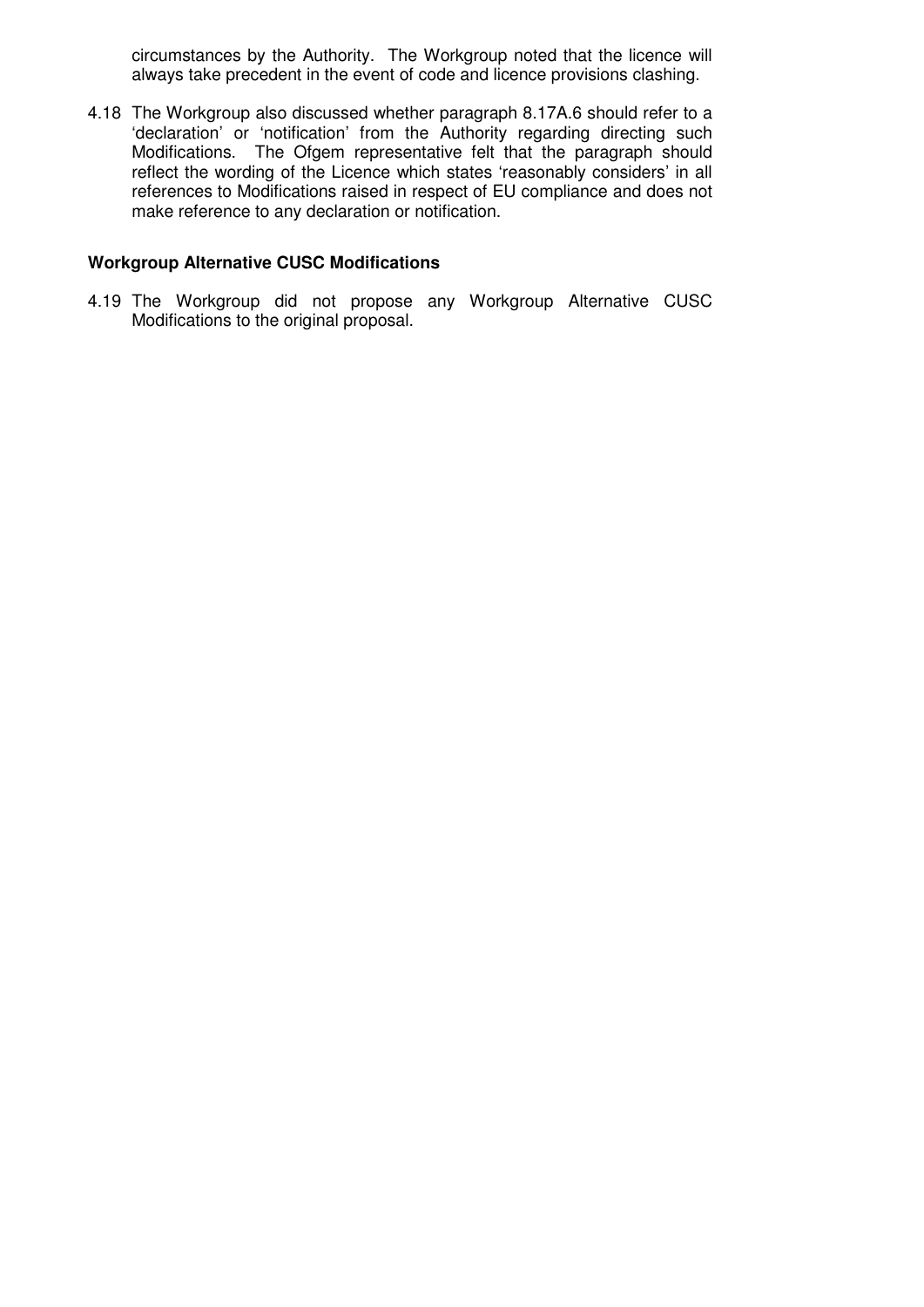#### **Impact on the CUSC**

- 5.1 CMP225 requires amendments to the following parts of the CUSC:
	- Section 8 CUSC Modification
	- Section 11 Interpretation and Definitions
- 5.2 The text required to give effect to the Original Proposal is contained in Annex 3 of this document.

#### **Impact on Greenhouse Gas Emissions**

5.3 Neither the Proposer nor the Workgroup identified any material impact on Greenhouse Gas emissions.

#### **Impact on Core Industry Documents**

5.4 Neither the Proposer nor the Workgroup identified any impacts on Core Industry Documents.

#### **Impact on other Industry Documents**

5.5 Neither the Proposer nor the Workgroup identified any impacts on other Industry Documents.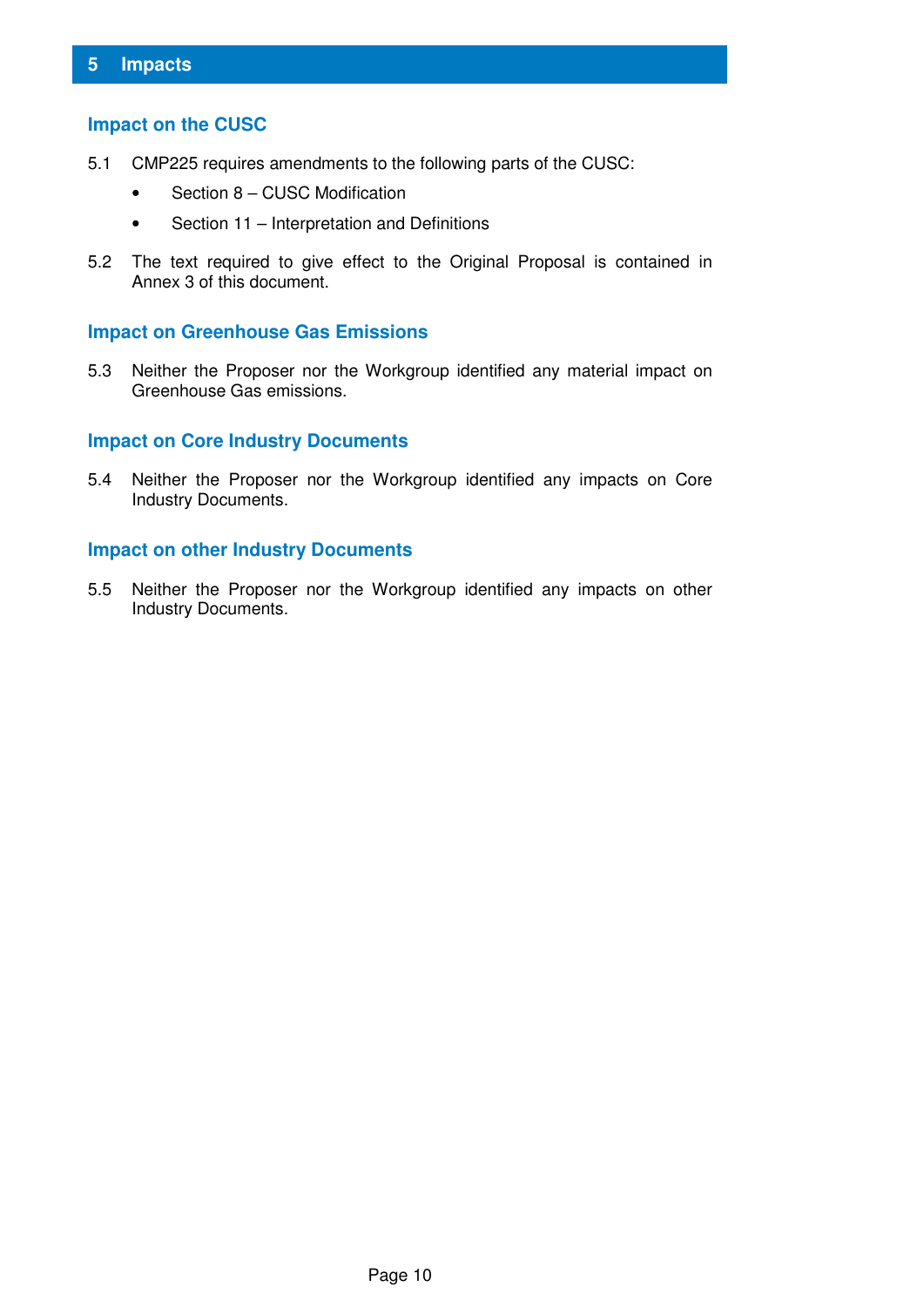#### **6 Proposed Implementation**

6.1 If approved, the Code Administrator proposes that CMP225 should be implemented 10 days after an Authority decision. The Workgroup agreed with this view.

#### **7 The Case for Change**

#### **Assessment against Applicable CUSC Objectives**

- 7.1 For reference the CUSC Objectives are:
	- (a) the efficient discharge by the licensee of the obligations imposed upon it under the Act and by this licence; and
	- (b) facilitating effective competition in the generation and supply of electricity, and (so far as consistent therewith) facilitating such competition in the sale, distribution and purchase of electricity.
	- (c) compliance with the Electricity Regulation and any relevant legally binding decision of the European Commission and/or the Agency.
- 7.2 The Proposer considers that CMP225 would better facilitate the following Applicable CUSC Objectives (ACO):

ACO (a) - This is a consequential change to changes to the licence as a result of the Third Package. Changes to the CUSC will accurately reflect the provisions set out in Standard Licence Condition C10 covering the circumstances and process to be followed in relation to Authority raised/directed CUSC Modification Proposals.

ACO (c) - This proposal results from the Third Package Legislation and complies with changes resulting from The Electricity and Gas (Internal Markets) Regulations 2011.

#### **Workgroup Conclusion**

7.3 The Workgroup believe that the Terms of Reference have been fully considered. No Workgroup Alternative CUSC Modifications were raised. At their meeting on 4 March 2014, the Workgroup voted unanimously that CMP225 better facilitates the Applicable CUSC Objectives. Details of the vote are contained in the tables below:

#### **Vote 1 - Whether CMP225 better facilitates the Applicable CUSC Objectives.**

|        | (a)                         | (b)      | (c)                        | <b>Overall</b> |
|--------|-----------------------------|----------|----------------------------|----------------|
| Emma   | Yes, it accurately reflects | Neutral. | Yes, it complies with the  | Yes.           |
| Radley | the provisions set out in   |          | changes resulting from the |                |
|        | the Licence regarding       |          | Third Package legislation. |                |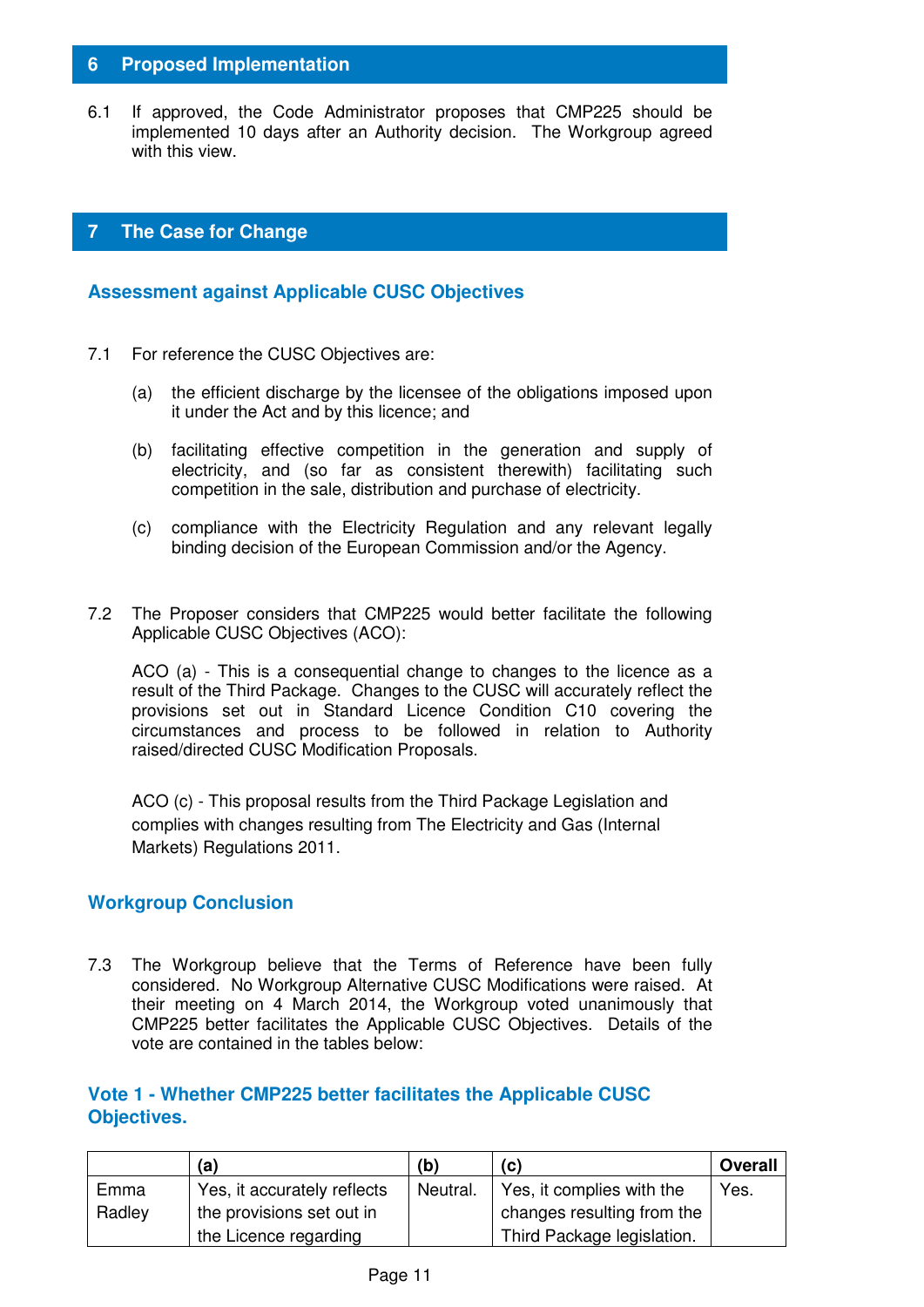|                    | Authority raised/directed<br>modifications of this<br>nature.                                 |          |                                                                                                                                    |      |
|--------------------|-----------------------------------------------------------------------------------------------|----------|------------------------------------------------------------------------------------------------------------------------------------|------|
| Esther<br>Sutton   | Yes, as above.                                                                                | Neutral. | Yes, as above.                                                                                                                     | Yes. |
| James<br>Anderson. | Yes, it reflects the<br>conditions under which<br>such modifications can be<br>raised.        | Neutral. | Yes, it provides allows for<br>the requirements of the<br>relevant European<br>regulations to be<br>incorporated into the<br>CUSC. | Yes. |
| Garth<br>Graham    | Yes, it reflects the<br>conditions set out in the<br>Licence regarding such<br>modifications. | Neutral. | Yes, it complies with the<br>outcome of the Third<br>Package.                                                                      | Yes. |

## **Vote 2 - Which option BEST facilitates achievement of the ACOs? (inc. CUSC baseline)**

| <b>Name</b>          | <b>Preference</b> |
|----------------------|-------------------|
| Emma Radley          | <b>CMP225</b>     |
| <b>Esther Sutton</b> | <b>CMP225</b>     |
| James Anderson       | <b>CMP225</b>     |
| <b>Garth Graham</b>  | <b>CMP225</b>     |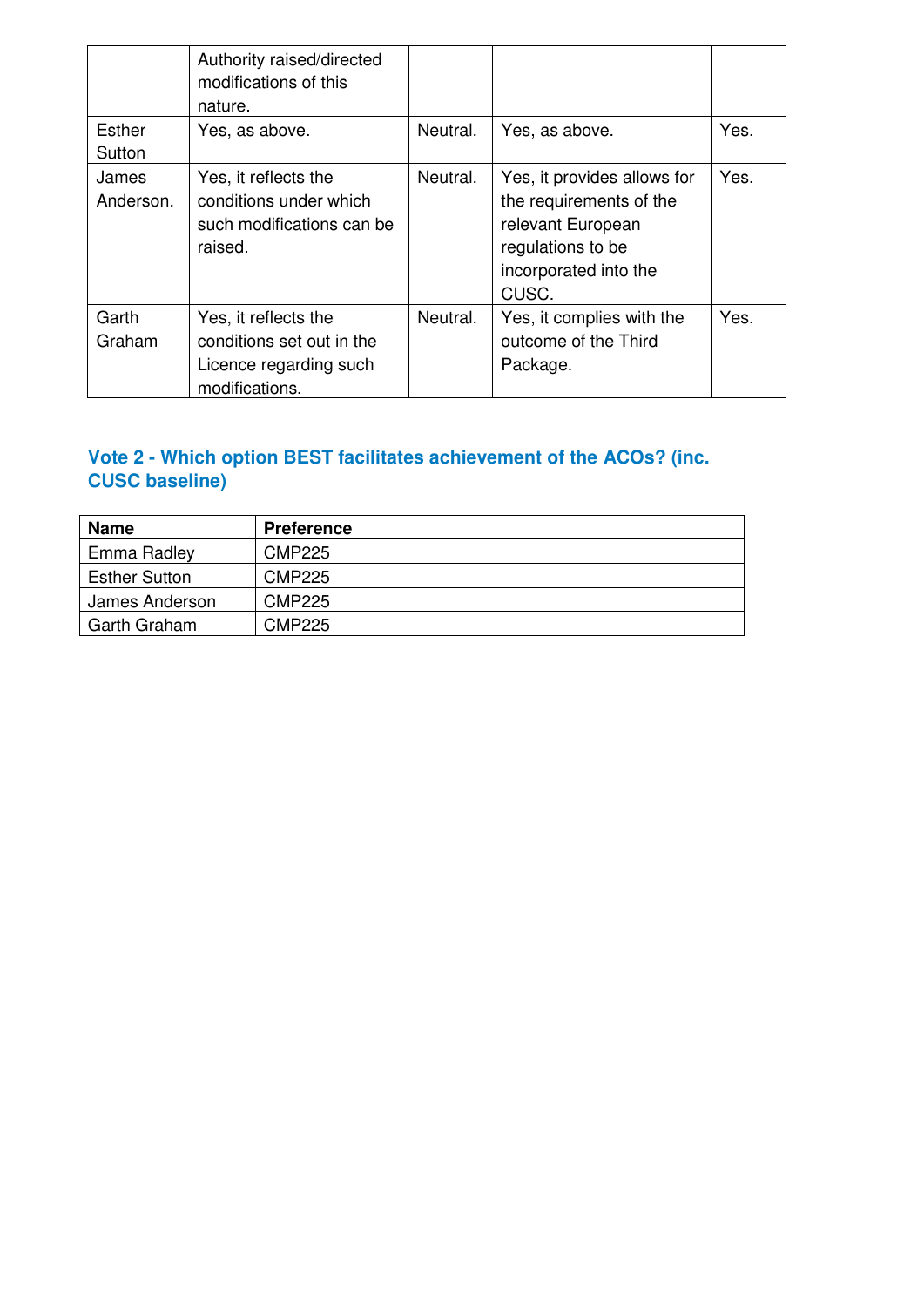#### **Title of the CUSC Modification Proposal**

Consequential changes following Implementation of the Third Package and other miscellaneous changes

#### **Submission Date**

21 November 2013

#### **Description of the Issue or Defect that the CUSC Modification Proposal seeks to address**

The Third Package legislation was introduced in Great Britain through the Statutory Instrument for the Electricity and Gas (Internal Markets) Regulations 2011 which came into effect on 10 November 2011. The Statutory Instrument fully transposes the Third Package into UK law. As a result of these changes, a number of changes were made to the gas and electricity licences, including National Grid's Electricity Transmission (NGET) Licence.

There are two main changes that resulted from the Third Package. The first was the introduction of a new Relevant Objective which seeks to ensure that Industry Codes, and therefore any proposed modifications to industry codes, facilitate:

#### "compliance with the Electricity Regulations and any relevant legally binding decision of the European Commission and/or Agency".

The second change to the licence conditions was the ability for the Authority to raise modifications which the 'Authority reasonably considers are necessary to comply with or implement the Regulations and/or any relevant legally binding decisions of the European Commission and/or the Agency." Further to this, a number of rules are then applied. Firstly, that the modifications must be accepted into the process, secondly that the modification cannot be withdrawn without the Authority's consent, and thirdly that an Authority timetable will apply where one is specified.

No Modifications were raised to put this ability into the CUSC at that time as following the changes to Condition C10 of the Electricity Transmission Standard Conditions, it was identified that the current wording could be interpreted in such a way that the Authority could raise any kind of modification.

In November 2012, Ofgem issued a consultation on further proposed licence changes following the implementation of the Third Package and other miscellaneous changes. One part of this consultation was to clarify the circumstances under which the authority could raise Modifications. The Authority issued a second consultation on 29 July 2013 on modifications to the licences that it considered may be required. On 22 October 2013 the Authority notified the industry of its decision to modify electricity licence conditions following the implementation of the Third Package and other housekeeping changes, which will take effect from 17 December 2013.

As a result of these clarifications to the licence wording, this CUSC Proposal has been raised to amend the code to reflect the conditions under which the Authority can raise Modifications and the actions that affected parties (e.g. NGET) will need to take or consider.

#### **Description of the CUSC Modification Proposal**

This Modification is proposing amendments to CUSC Section 8 to enable the Authority to raise modifications to the CUSC that it considers necessary to comply with or implement the Electricity Regulation and/or any relevant legally binding decisions of the European Commission and/or Agency.

Currently the CUSC does not allow for the Authority to raise Modifications Proposals in order to comply with the relevant European legislation. Following the implementation of the changes to Electricity Transmission Licence Standard Conditions (SLC) C10 (Connection and Use of System Code) under the Third Package, the CUSC requires amendment in order to be consistent with the licence changes. Therefore, the CUSC will need to be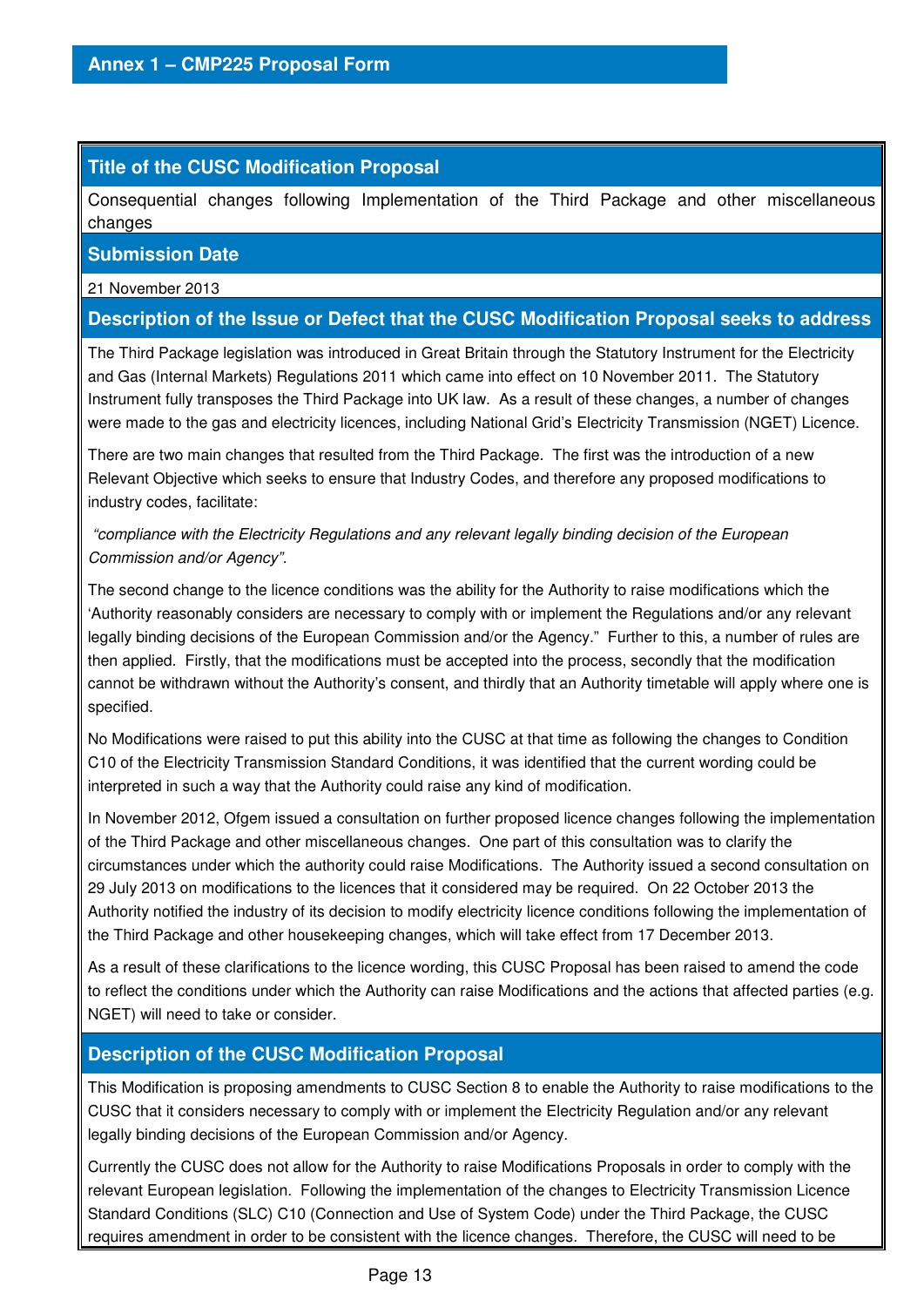amended to include the following elements:

1. To allow the Authority to raise CUSC Modification Proposals to comply with European legislation

2. To apply the caveats in the licence to modifications which are raised by the *licensee* following an Authority direction to raise a European related CUSC Modification Proposal

3. To apply the caveats in the licence to modifications which are raised by the Authority in relation to European regulation.

In regard to items 2 and 3 above, these caveats relate to such proposals (i) being accepted into the CUSC Modification process, (ii) where raised by the licensee, not to be withdrawn without the Authority's consent, and iii), to proceed in accordance with any timetable directed by the Authority.

Consideration will need to be given as to the involvement of the CUSC Panel when initially considering such an Authority raised Modification, in that:

- To what extent they agree and set the Terms of Reference for any necessary Workgroup meetings; and
- Its ability to decide on when the Modification is progressed to the next phase of the Modification Process (e.g. accepting the Workgroup Report and progressing to Code Administrator Consultation).

Consideration will also need to be given as to whether or not such Modifications can be adopted by a CUSC Party if that Modification is withdrawn.

**Impact on the CUSC** 

Changes will be required to Section 8 of the CUSC – 'CUSC Modification'. In particular 8.16 'CUSC Modification Proposals'.

In addition, the CUSC Modification Proposal form for Charging Modifications will need to be updated to include the EU related relevant objective.

**Do you believe the CUSC Modification Proposal will have a material impact on Greenhouse Gas Emissions?** 

No.

| Impact on Core Industry Documentation. Please tick the relevant boxes and provide any<br>supporting information |
|-----------------------------------------------------------------------------------------------------------------|
| <b>DCC</b>                                                                                                      |

| <b>BSC</b>                                      |                             |  |  |
|-------------------------------------------------|-----------------------------|--|--|
| <b>Grid Code</b>                                |                             |  |  |
| <b>STC</b>                                      |                             |  |  |
| Other                                           |                             |  |  |
| (please specify)                                |                             |  |  |
|                                                 | <b>Urgency Recommended:</b> |  |  |
| No.                                             |                             |  |  |
| <b>Justification for Urgency Recommendation</b> |                             |  |  |
|                                                 |                             |  |  |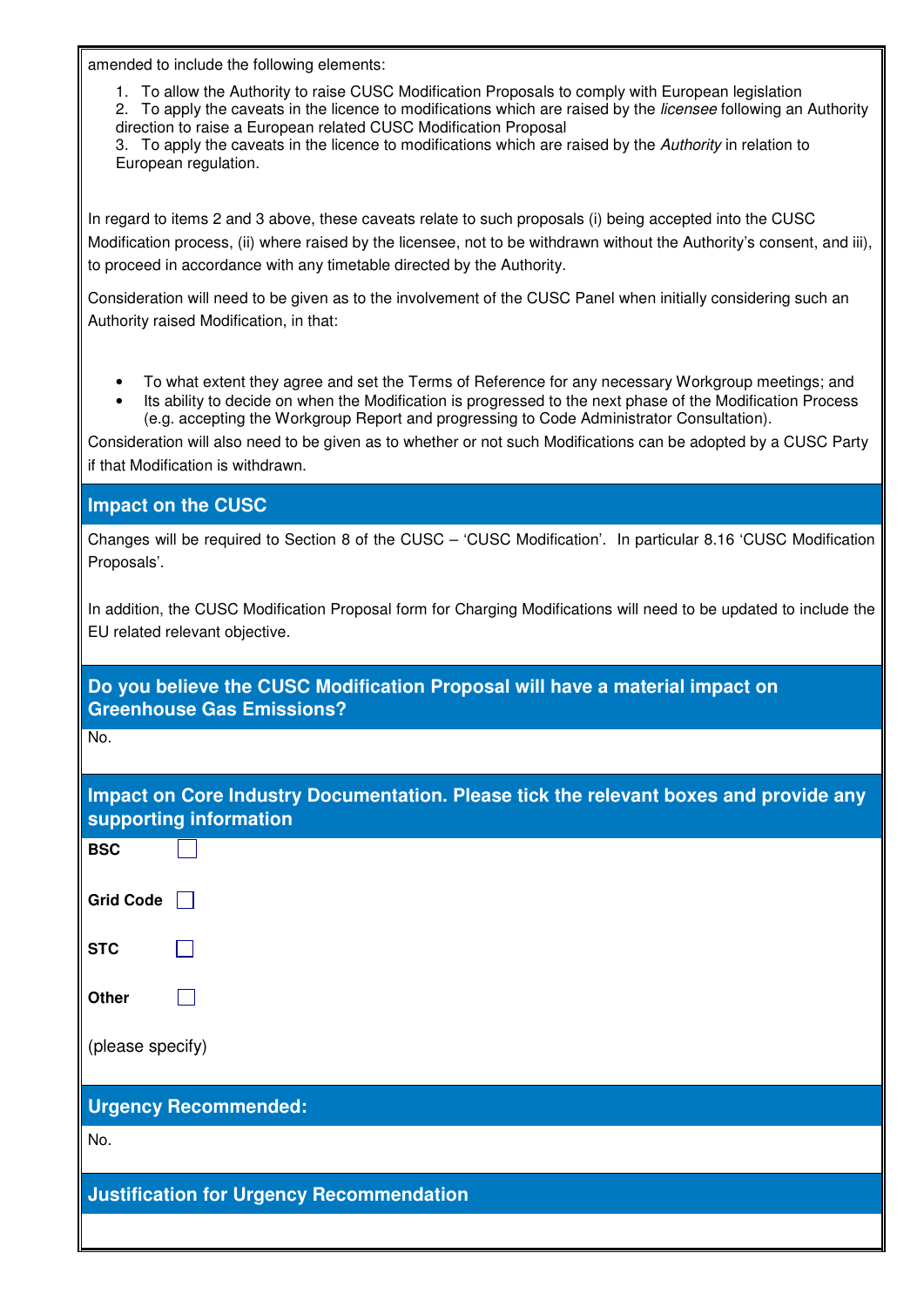#### **Self-Governance Recommended:**

No – there is a material impact on governance.

#### **Justification for Self-Governance Recommendation**

#### **Should this CUSC Modification Proposal be considered exempt from any ongoing Significant Code Reviews?**

Yes.

#### **Impact on Computer Systems and Processes used by CUSC Parties:**

None.

#### **Details of any Related Modification to Other Industry Codes**

A like-for-like proposal will be raised for the BSC. The STC Modification Proposal form will also require updating to account for the EU related relevant objective.

#### **Justification for CUSC Modification Proposal with Reference to Applicable CUSC Objectives:**

 $\boxtimes$  (a) the efficient discharge by The Company of the obligations imposed upon it by the Act and the Transmission Licence

This is a consequential change to changes to the licence as a result of the Third Package. Changes to the CUSC will accurately reflect the provisions set out in Standard Licence Condition C10 covering the circumstances and process to be followed in relation to Authority raised/directed CUSC Modification Proposals.

 $\Box$  (b) facilitating effective competition in the generation and supply of electricity, and (so far as consistent therewith) facilitating such competition in the sale, distribution and purchase of electricity.

 $\boxtimes$  (c) compliance with the Electricity Regulation and any relevant legally binding decision of the European Commission and/or the Agency.

These are defined within the National Grid Electricity Transmission plc Licence under Standard Condition C10, paragraph 1.

This proposal results from the Third Package Legislation and complies with changes resulting from The Electricity and Gas (Internal Markets) Regulations 2011.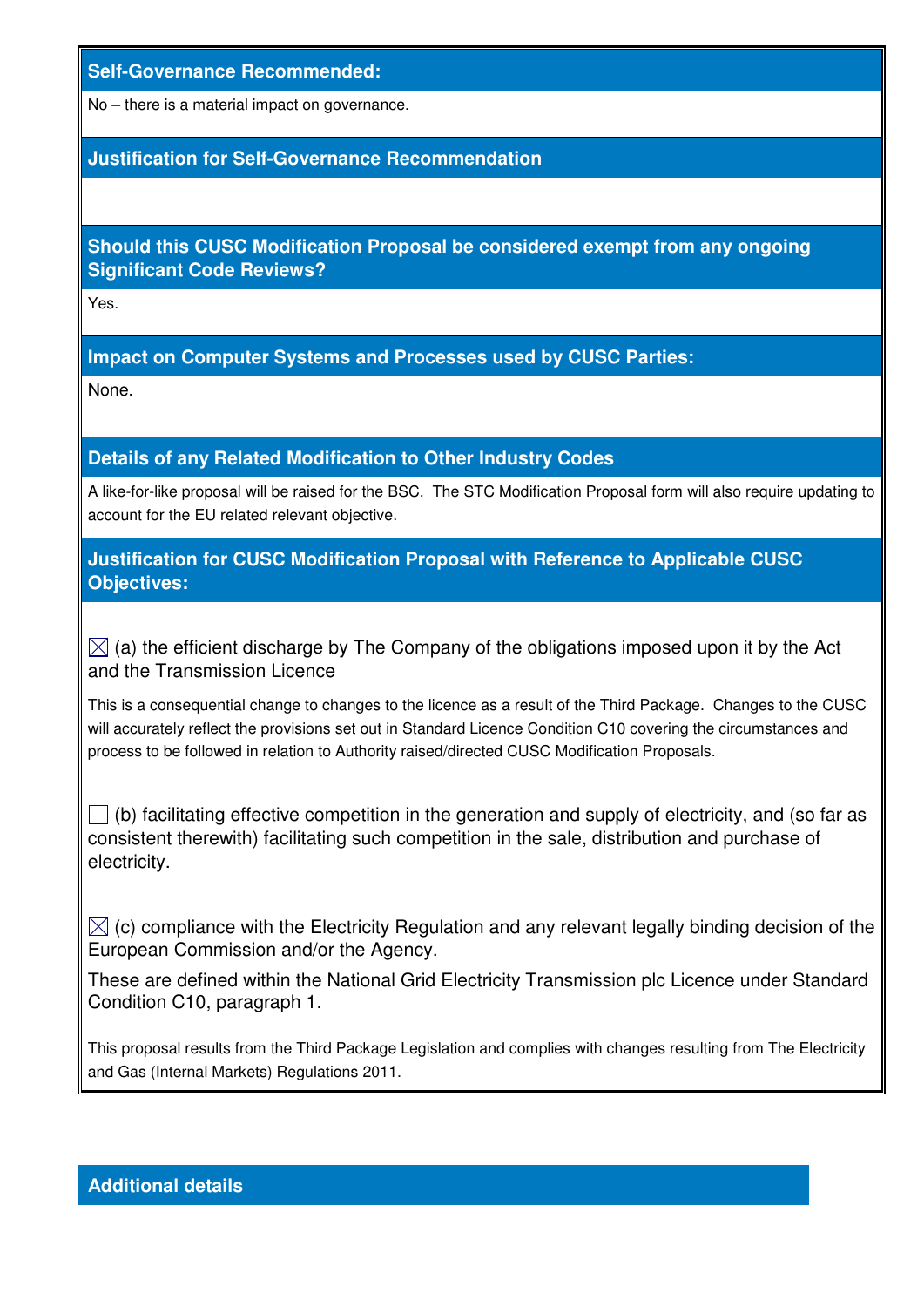| <b>Details of Proposer:</b>                           | Emma Radley                                   |
|-------------------------------------------------------|-----------------------------------------------|
| (Organisation Name)                                   | National Grid Electricity Transmission        |
| Capacity in which the CUSC Modification               |                                               |
| Proposal is being proposed:                           | <b>CUSC Party</b>                             |
| (i.e. CUSC Party, BSC Party or "National              |                                               |
| Consumer Council")                                    |                                               |
|                                                       | Emma Radley                                   |
| <b>Details of Proposer's Representative:</b><br>Name: | <b>National Grid Electricity Transmission</b> |
| Organisation:                                         | 01926 655223                                  |
| Telephone Number:                                     | Emma.Radley@nationalgrid.com                  |
| Email Address:                                        |                                               |
| <b>Details of Representative's Alternate:</b>         | Alex Thomason                                 |
| Name:                                                 | <b>National Grid Electricity Transmission</b> |
| Organisation:                                         | 01962 656379                                  |
| Telephone Number:                                     | Alex.thomason@nationalgrid.com                |
| Email Address:                                        |                                               |
| Attachments (Yes/No): No.                             |                                               |
|                                                       |                                               |
|                                                       |                                               |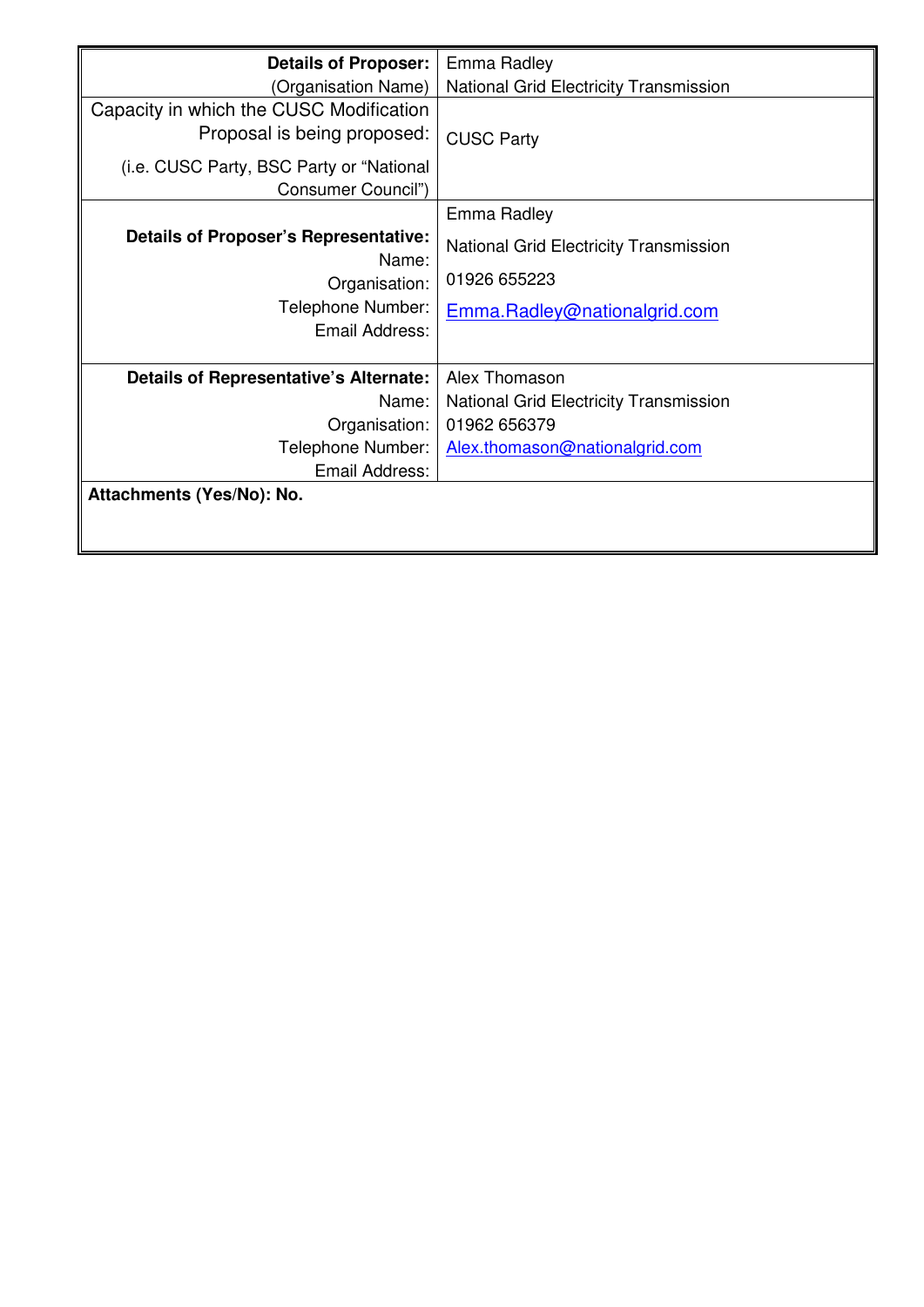#### TERMS OF REFERENCE FOR CMP225 WORKGROUP

#### **Responsibilities**

- 1. The Workgroup is responsible for assisting the CUSC Modifications Panel in the evaluation of CUSC Modification Proposal CMP225 'Consequential changes following implementation of the Third Package and other miscellaneous changes' tabled by National Grid Electricity Transmission Plc at the Modifications Panel meeting on 29 November 2013.
- 2. The proposal must be evaluated to consider whether it better facilitates achievement of the Applicable CUSC Objectives. These can be summarised as follows:
	- (a) the efficient discharge by the Licensee of the obligations imposed on it by the Act and the Transmission Licence;
	- (b) Facilitating effective competition in the generation and supply of electricity, and (so far as consistent therewith) facilitating such competition in the sale, distribution and purchase of electricity;
	- (c) Compliance with the Electricity Regulation and any relevant legally binding decision of the European Commission and/or the Agency.
- 3. It should be noted that additional provisions apply where it is proposed to modify the CUSC Modification provisions, and generally reference should be made to the Transmission Licence for the full definition of the term.

#### **Scope of work**

- 4. The Workgroup must consider the issues raised by the Modification Proposal and consider if the proposal identified better facilitates achievement of the Applicable CUSC Objectives.
- 5. In addition to the overriding requirement of paragraph 4, the Workgroup shall consider and report on the following specific issues:
	- a) The role of the CUSC Panel in its initial consideration of proposals raised.
	- b) Consider whether such proposals can be adopted by a CUSC Party if they are withdrawn.
	- c) Review any other areas where the Transmission Licence is silent, but may need to be considered for inclusion in CUSC.
	- d) Consider Implementation approach.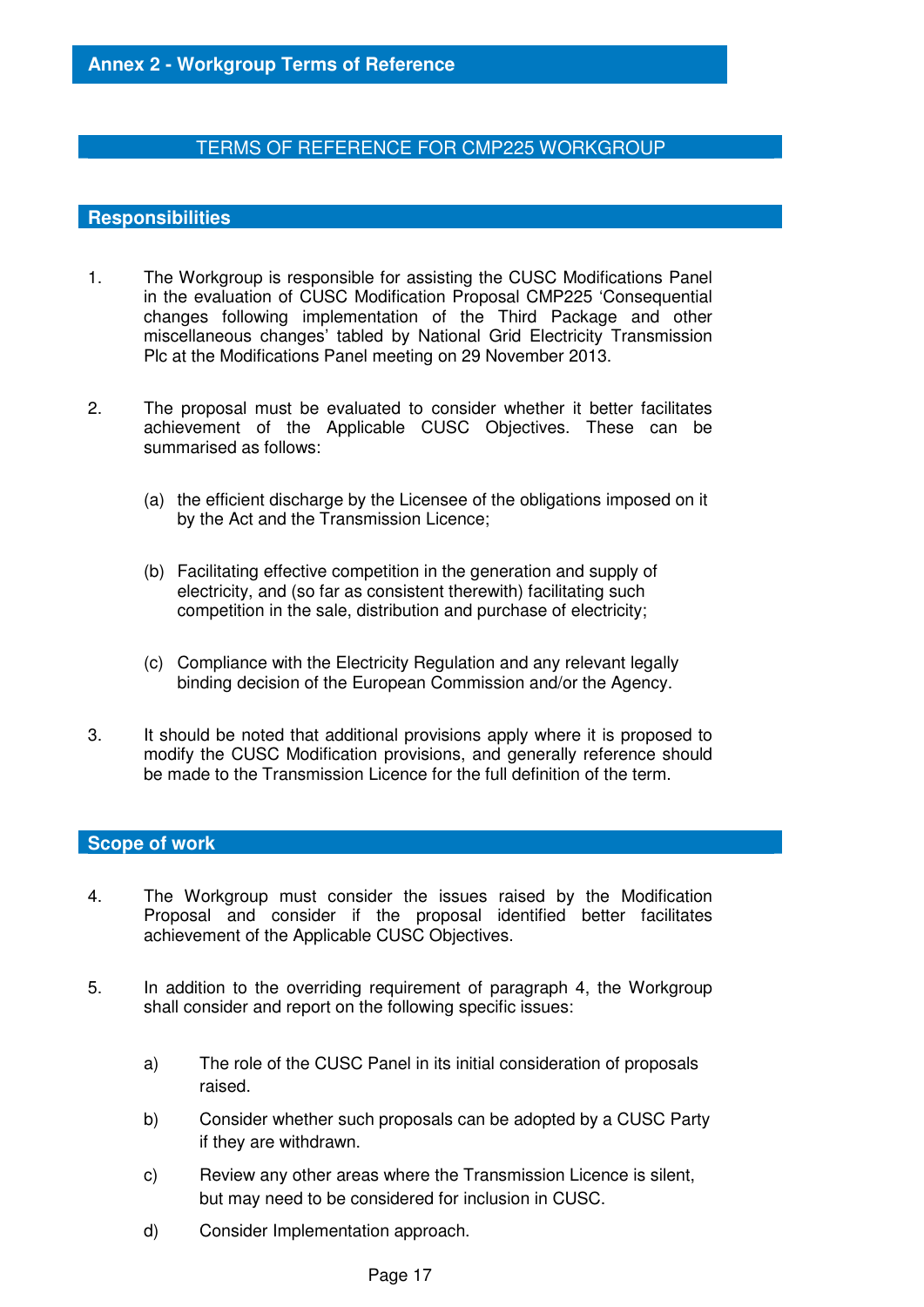- e) Review Indicative Legal Text.
- 6. The Workgroup is responsible for the formulation and evaluation of any Workgroup Alternative CUSC Modifications (WACMs) arising from Group discussions which would, as compared with the Modification Proposal or the current version of the CUSC, better facilitate achieving the Applicable CUSC Objectives in relation to the issue or defect identified.
- 7. The Workgroup should become conversant with the definition of Workgroup Alternative CUSC Modification which appears in Section 11 (Interpretation and Definitions) of the CUSC. The definition entitles the Group and/or an individual member of the Workgroup to put forward a WACM if the member(s) genuinely believes the WACM would better facilitate the achievement of the Applicable CUSC Objectives, as compared with the Modification Proposal or the current version of the CUSC. The extent of the support for the Modification Proposal or any WACM arising from the Workgroup's discussions should be clearly described in the final Workgroup Report to the CUSC Modifications Panel.
- 8. Workgroup members should be mindful of efficiency and propose the fewest number of WACMs possible.
- 9. All proposed WACMs should include the Proposer(s)'s details within the final Workgroup report, for the avoidance of doubt this includes WACMs which are proposed by the entire Workgroup or subset of members.
- 10. There is an obligation on the Workgroup to undertake a period of Consultation in accordance with CUSC 8.20. The Workgroup Consultation period shall be for a period of 3 weeks as determined by the Modifications Panel.
- 11. Following the Consultation period the Workgroup is required to consider all responses including any WG Consultation Alternative Requests. In undertaking an assessment of any WG Consultation Alternative Request, the Workgroup should consider whether it better facilitates the Applicable CUSC Objectives than the current version of the CUSC.

As appropriate, the Workgroup will be required to undertake any further analysis and update the original Modification Proposal and/or WACMs. All responses including any WG Consultation Alternative Requests shall be included within the final report including a summary of the Workgroup's deliberations and conclusions. The report should make it clear where and why the Workgroup chairman has exercised his right under the CUSC to progress a WG Consultation Alternative Request or a WACM against the majority views of Workgroup members. It should also be explicitly stated where, under these circumstances, the Workgroup chairman is employed by the same organisation who submitted the WG Consultation Alternative Request.

12. The Workgroup is to submit its final report to the Modifications Panel Secretary on 20 March 2014 for circulation to Panel Members. The final report conclusions will be presented to the CUSC Modifications Panel meeting on 28 March 2014.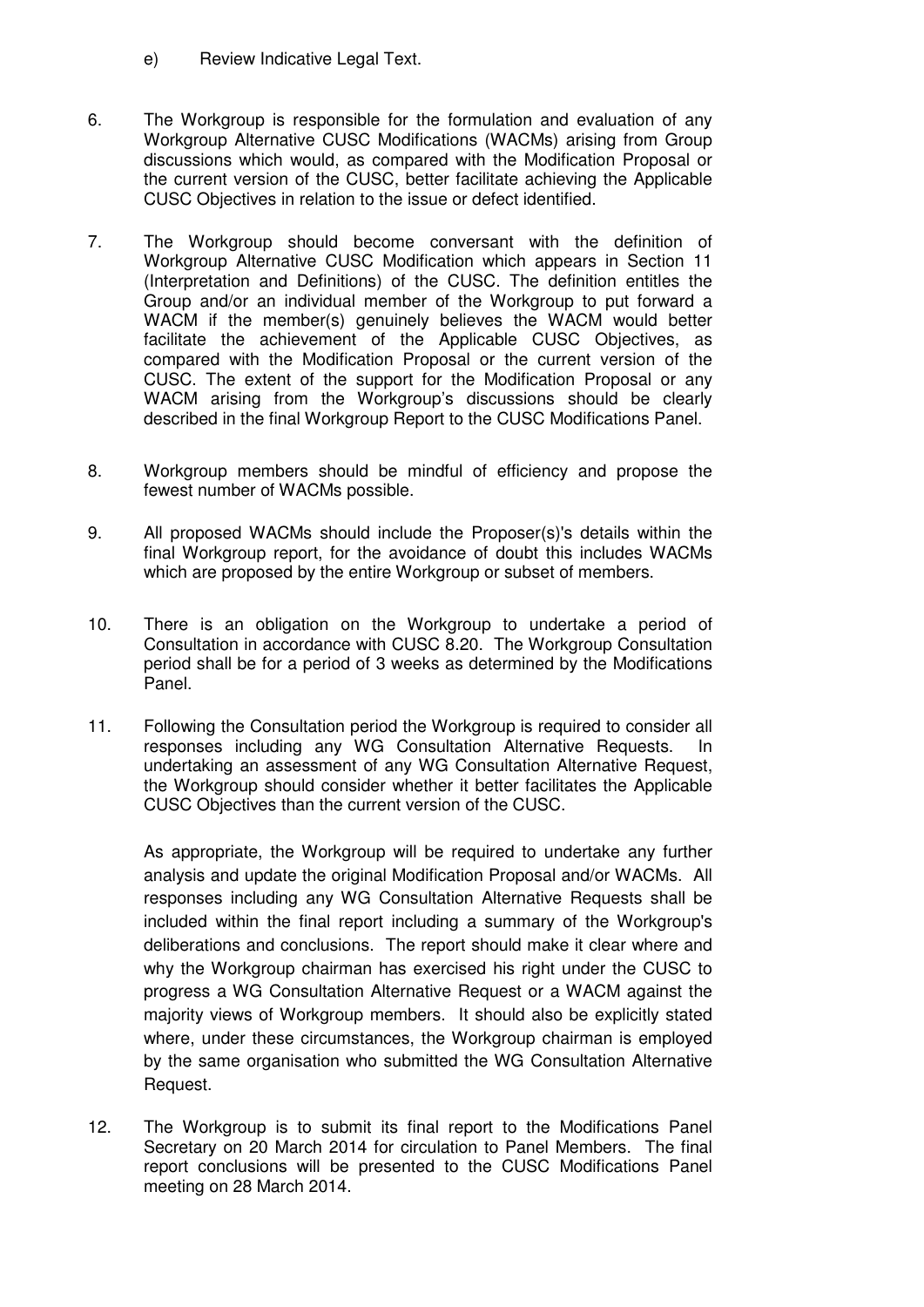#### **Membership**

| <b>Role</b>          | <b>Name</b>          | <b>Representing</b>        |
|----------------------|----------------------|----------------------------|
| Chairman             | David Barber         |                            |
| <b>National Grid</b> | Emma Radley          | <b>National Grid</b>       |
| Representative*      |                      |                            |
| Industry             | Garth Graham         | <b>SSE</b>                 |
| Representatives*     |                      |                            |
|                      | James Anderson       | <b>Scottish Power</b>      |
|                      | <b>Esther Sutton</b> | E.ON                       |
|                      | <b>Phil Russell</b>  | <b>Redholm Informatics</b> |
|                      | Lisa Waters          | <b>Waters Wye</b>          |
| Authority            | <b>Abid Sheikh</b>   | Ofgem                      |
| Representatives      |                      |                            |
| <b>Observers</b>     | Stacey McLanaghan    | <b>National Grid</b>       |

13. It is recommended that the Workgroup has the following members:

NB: A Workgroup must comprise at least 5 members (who may be Panel Members). The roles identified with an asterisk in the table above contribute toward the required quorum, determined in accordance with paragraph 14 below.

- 14. The chairman of the Workgroup and the Modifications Panel Chairman must agree a number that will be quorum for each Workgroup meeting. The agreed figure for CMP225 is that at least 5 Workgroup members must participate in a meeting for quorum to be met.
- 15. A vote is to take place by all eligible Workgroup members on the Modification Proposal and each WACM. The vote shall be decided by simple majority of those present at the meeting at which the vote takes place (whether in person or by teleconference). The Workgroup chairman shall not have a vote, casting or otherwise]. There may be up to three rounds of voting, as follows:
	- Vote 1: whether each proposal better facilitates the Applicable CUSC Objectives;
	- Vote 2: where one or more WACMs exist, whether each WACM better facilitates the Applicable CUSC Objectives than the original Modification Proposal;
	- Vote 3: which option is considered to BEST facilitate achievement of the Applicable CUSC Objectives. For the avoidance of doubt, this vote should include the existing CUSC baseline as an option.

The results from the vote and the reasons for such voting shall be recorded in the Workgroup report in as much detail as practicable.

16. It is expected that Workgroup members would only abstain from voting under limited circumstances, for example where a member feels that a proposal has been insufficiently developed. Where a member has such concerns, they should raise these with the Workgroup chairman at the earliest possible opportunity and certainly before the Workgroup vote takes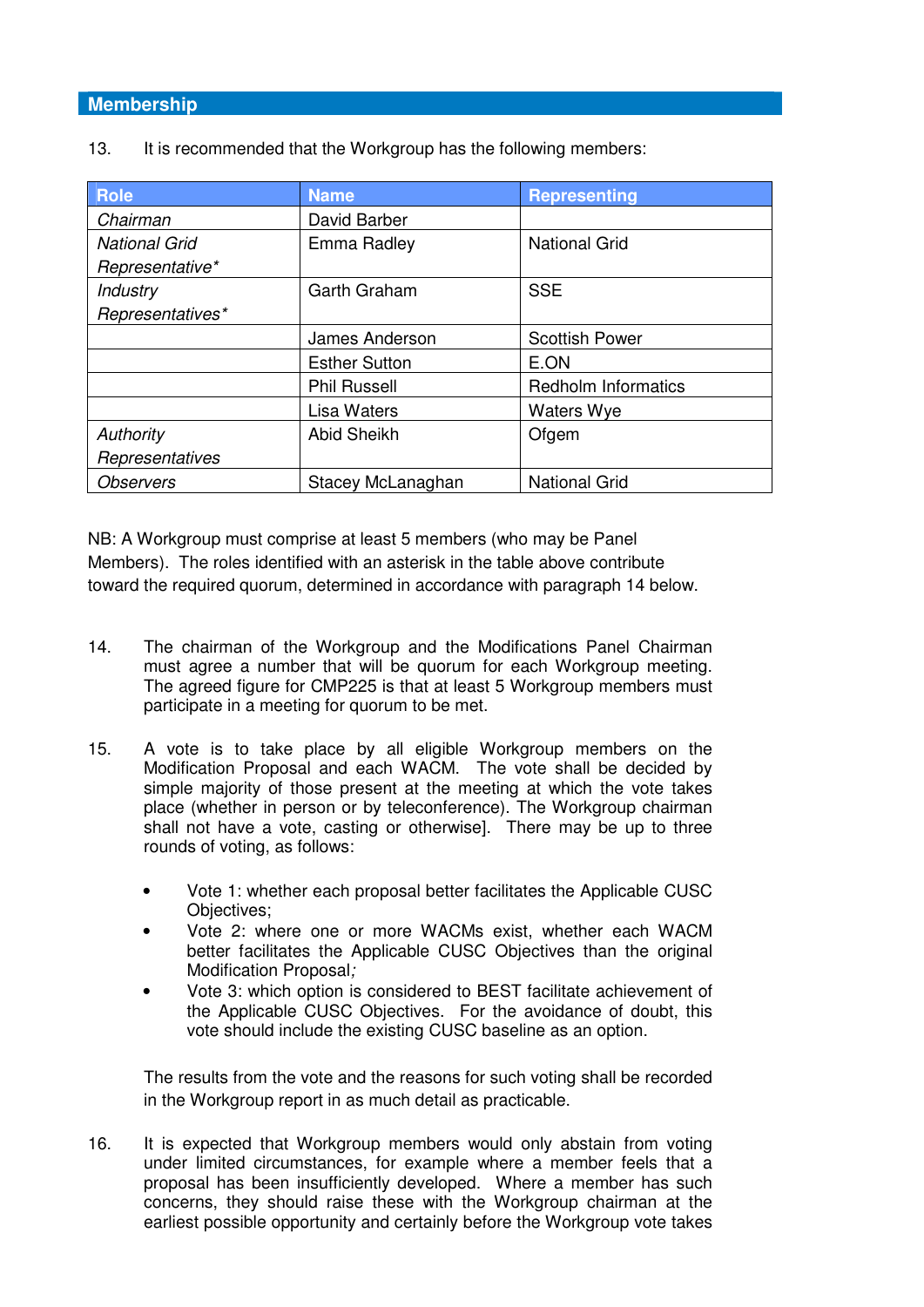place. Where abstention occurs, the reason should be recorded in the Workgroup report.

- 17. Workgroup members or their appointed alternate are required to attend a minimum of 50% of the Workgroup meetings to be eligible to participate in the Workgroup vote.
- 18. The Technical Secretary shall keep an Attendance Record for the Workgroup meetings and circulate the Attendance Record with the Action Notes after each meeting. This will be attached to the final Workgroup report.
- 19. The Workgroup membership can be amended from time to time by the CUSC Modifications Panel.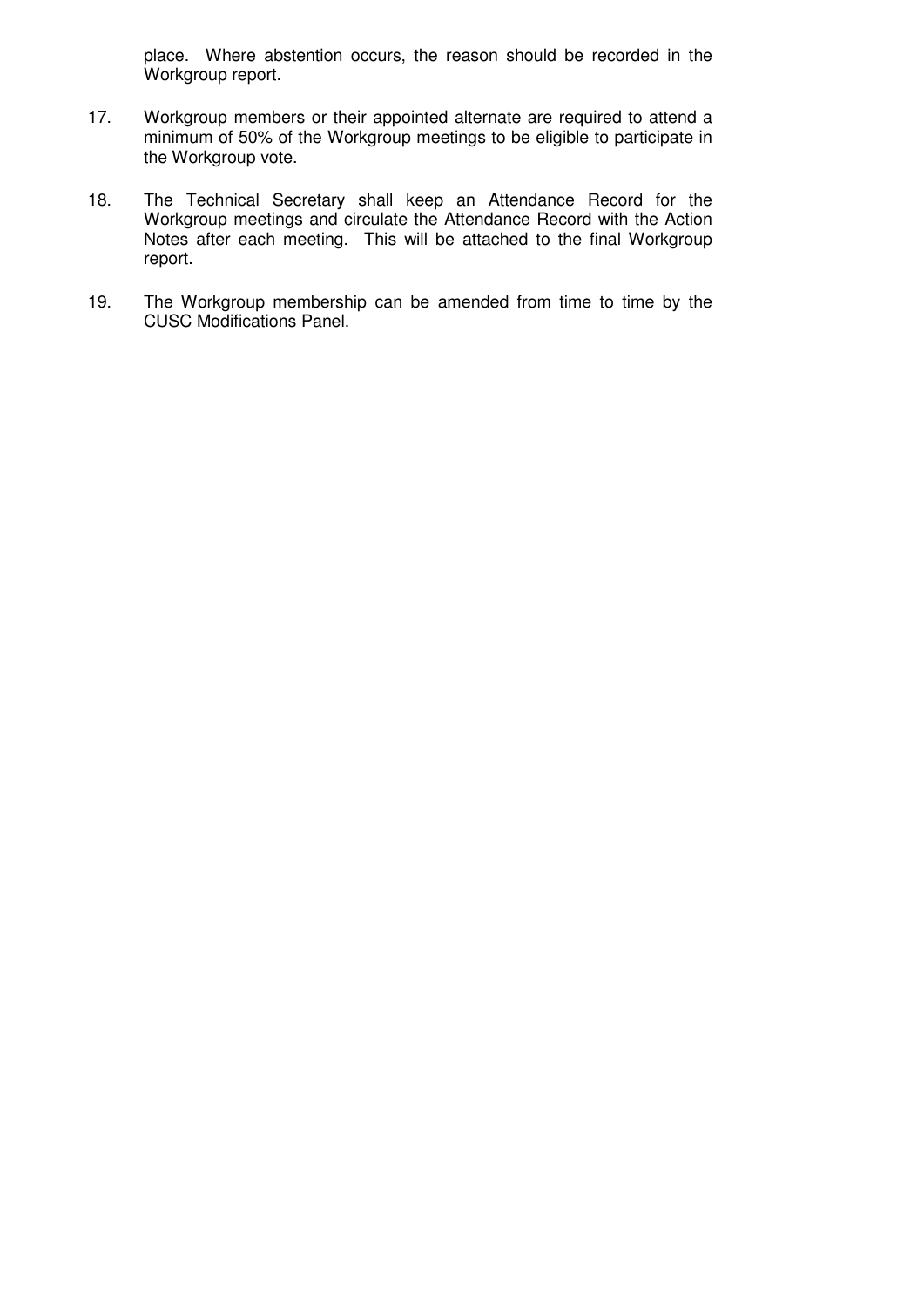Please note that the new draft text is highlighted in blue font and deleted text in red strikethrough.

#### **CUSC – SECTION 8**

#### **CUSC MODIFICATION**

#### **8.16 CUSC MODIFICATION PROPOSALS**

- 8.16.1
- (a) A proposal to modify the **CUSC** (excluding the **Charging Methodologies**) may be made:
	- (i) by a **CUSC Party**, by the **National Consumer Council** or by a **BSC Party**; or
	- (ii) under Paragraph 8.28.5, by the **CUSC Modifications Panel**; or
	- (iii) by a **Relevant Transmission Licensee** in relation to Exhibit O Part IB Exhibit O Part IIB, Exhibit O Part IC and Exhibit O Part IIC only; or
	- (iv) by the **Authority,** or by **The Company** under the direction of the **Authority**, pursuant to Paragraph 8.17A.1
- (b) A proposal to modify the **Charging Methodologies** may be made:
	- (i) by a **CUSC Party**, by the **National Consumer Council** or by a **BSC Party**; or
	- (ii) under Paragraph 8.28.5, by the **CUSC Modifications Panel ;** or
	- (iii) by a **Relevant Transmission Licensee** in relation to Exhibit O Part IB, Exhibit O Part IIB, Exhibit O Part IC and Exhibit O Part IIC only; or
	- (iv) by a **Materially Affected Party**, unless otherwise permitted by the **Authority;** or
	- (v) by the **Authority,** or by **The Company** under the direction of the **Authority**, pursuant to Paragraph 8.17A.1.
- 8.16.5 if a proposal fails in any material respect to provide the information in Paragraph 8.16.4 (excluding Paragraphs (e), (i) and (j) thereof), the **Panel Secretary** may, subject to Paragraphs 8.14.3(a) and 8.17A.8, reject such proposal provided that:
	- (a) the **Panel Secretary** shall furnish the **Proposer** with the reasons for such rejection;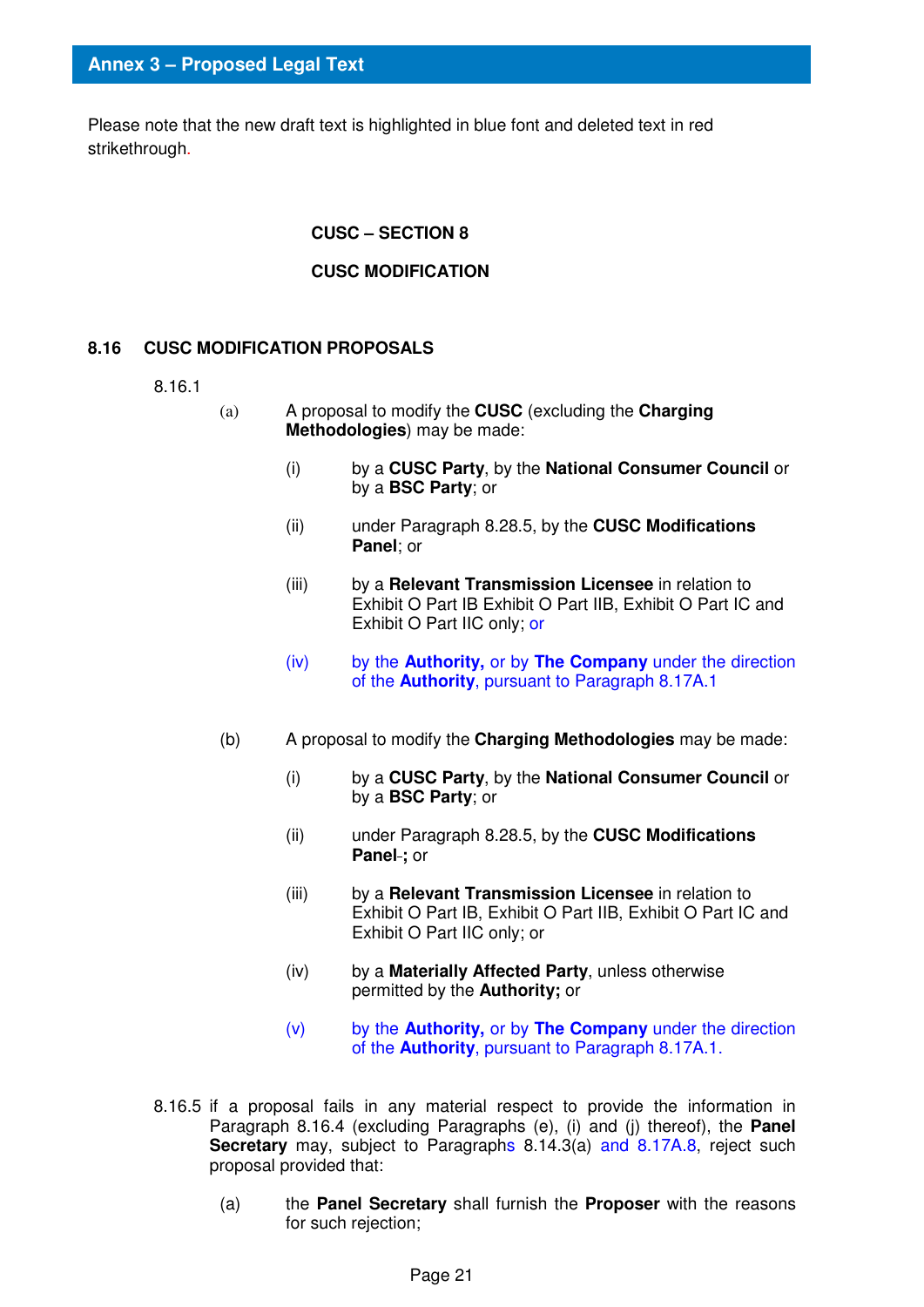- (b) the **Panel Secretary** shall report such rejection to the **CUSC Modifications Panel** at the next **CUSC Modifications Panel** meeting, with details of the reasons;
- (c) if the **CUSC Modifications Panel** decides to reverse the **Panel Secretary's** decision to refuse the submission, the **Panel Secretary** shall notify the **Proposer** accordingly and the proposal shall be dealt with in accordance with this Section 8;
- (d) nothing in this Section 8 shall prevent a **Proposer** from submitting a revised proposal in compliance with the requirements of Paragraph 8.16.4 in respect of the same subject-matter.
- 8.16.6 Subject to Paragraph 8.17A.8, and Wwithout prejudice to the development of a **Workgroup Alternative CUSC Modification(s)** pursuant to Paragraphs 8.20.10 and 8.20.15, the **CUSC Modifications Panel** shall direct in the case of (a), and may direct in the case of (b), the **Panel Secretary** to reject a proposal pursuant to Paragraph 8.16, other than a proposal submitted by **The Company** pursuant to a direction issued by the **Authority** following a **Significant Code Review** in accordance with Paragraph 8.17.6, if and to the extent that such proposal has, in the opinion of the **CUSC Modifications Panel**, substantially the same effect as:
	- (a) a **Pending CUSC Modification Proposal**; or
	- (b) a **Rejected CUSC Modification Proposal**, where such proposal is made at any time within two (2) months after the decision of the **Authority** not to direct **The Company** to modify the **CUSC** pursuant to the **Transmission Licence** in the manner set out in such **CUSC Modification Proposal**,

and the **Panel Secretary** shall notify the **Proposer** accordingly.

- 8.16.10 Subject to Paragraph 8.17A.8 (which deals with rejection by the **Panel Secretary** of **CUSC Modification Proposal**s which are necessary to comply with or implement the **Electricity Regulation** and/or any relevant legally binding decisions of the **European Commission** and/or the **Agency**), and Paragraph 8.17.7, which deals with the withdrawal of a **CUSC Modification Proposal** made pursuant to a direction following a **Significant Code Review**, a **Proposer** may withdraw his support for a **Standard CUSC Modification Proposal** by notice to the **Panel Secretary** at any time prior to the **CUSC Modifications Panel Recommendation Vote** undertaken in relation to that **Standard CUSC Modification Proposal** pursuant to Paragraph 8.23.4, and a **Proposer** may withdraw his support for a **CUSC Modification Proposal** that meets the **Self-Governance Criteria** by notice to the **Panel Secretary** at any time prior to the **CUSC Modifications Panel Self-Governance Vote** undertaken in relation to that **CUSC Modification Proposal** pursuant to Paragraph 8.25.9, and a **Proposer** may withdraw his support for a **CUSC Modification Fast Track Proposal** by notice to the **Panel Secretary** at any time prior to the **Panel's** vote on whether to approve the **CUSC Modification Fast Track Proposal** pursuant to Paragraph 8.29 in which case the **Panel Secretary** shall forthwith:
	- (a) notify those parties specified in Paragraph 8.16.1 as relevant in relation to the **CUSC Modification Proposal** in question (a "**Relevant Party**") that he has been notified of the withdrawal of support by the **Proposer** by publication on the **Website** and (where relevant details are supplied) by electronic mail. A **Relevant Party**  may within five (5) **Business Days** notify the **Panel Secretary** that it is prepared to support the **CUSC Modification Proposal** in place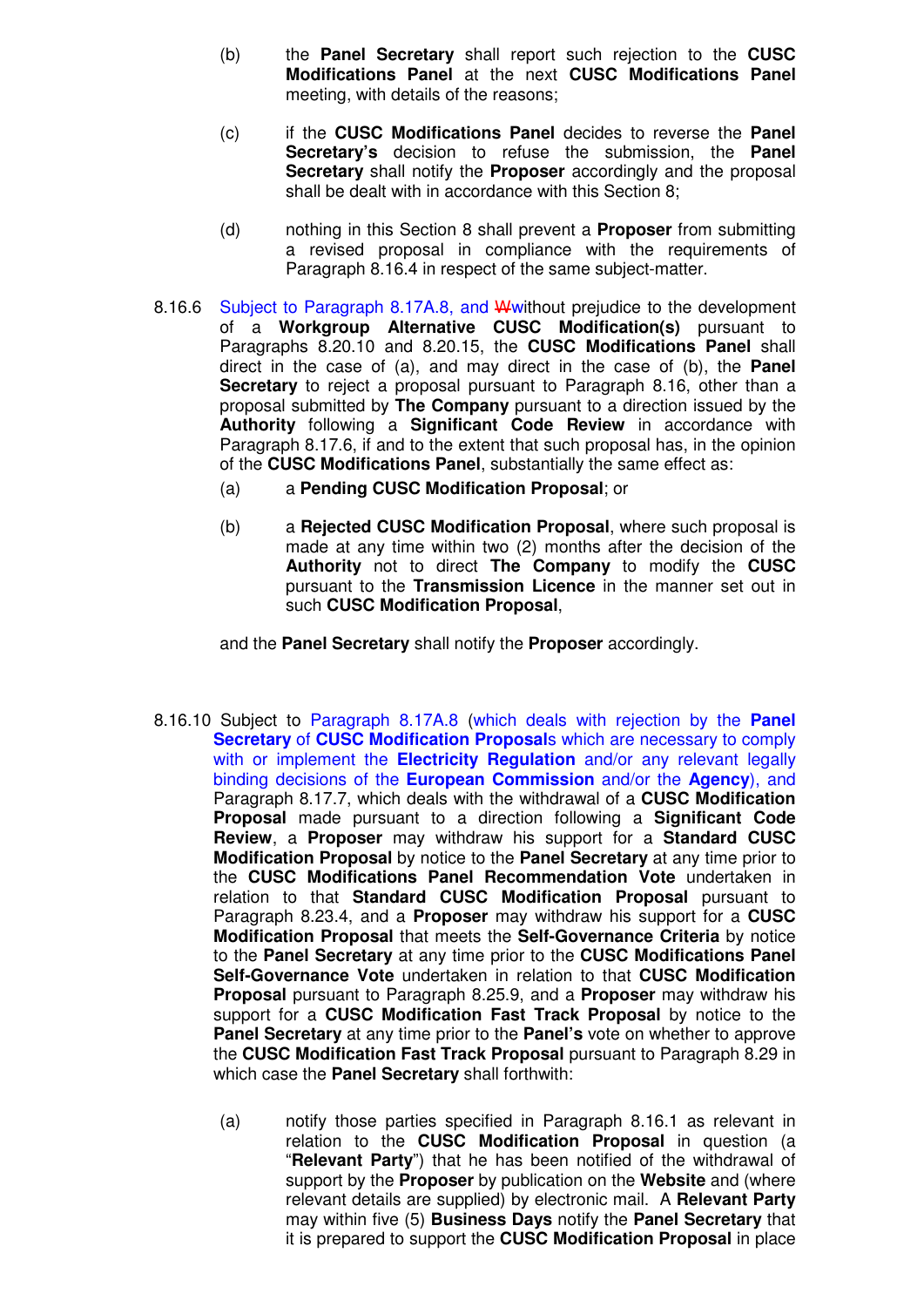of the original **Proposer**. If such notice is received, the name of such **Relevant Party** shall replace that of the original **Proposer** as the **Proposer**, and the **CUSC Modification Proposal** shall continue. If more than one notice is received, the first received shall be utilised;

- (b) if no notice of support is received under (a), the matter shall be discussed at the next **CUSC Modifications Panel** meeting. If the **CUSC Modifications Panel** so agrees, it may notify **Relevant Parties** that the **CUSC Modification Proposal** is to be withdrawn, and a further period of five (5) **Business Days** shall be given for support to be indicated by way of notice;
- (c) if no notice of support is received under (a) or (b), the **CUSC Modification Proposal** shall be marked as withdrawn on the **CUSC.**

#### **8.17A AUTHORITY RAISED OR DIRECTED MODIFICATION**

- 8.17A.1 The **Authority** may:
	- (a) itself; or
	- (b) direct **The Company** to

 raise a **CUSC Modification Proposal** where the **Authority** reasonably considers that such **CUSC Modification Proposal** is necessary to comply with or implement the **Electricity Regulation** and/or any relevant legally binding decisions of the European Commission and/or the **Agency**.

8.17A.2 **The Company** shall comply with any directions from the **Authority** in relation to setting and/or amending a timetable for;

> (a) the raising of a **CUSC Modification Proposal** pursuant to Paragraph 8.17A.1(b); and/or

> (b) where the **Authority** has approved a **CUSC Modification Proposal** raised pursuant to Paragraph 8.17A.1, implementation of such **CUSC Modification Proposal**.

- 8.17A.3 In respect of a **CUSC Modification Proposal** raised pursuant to Paragraph 8.17A.1, the **CUSC Modification Panel** shall comply with any timetable(s) directed by the **Authority** in relation to setting and/or amending a timetable for the completion of all relevant steps of the **CUSC Modification Process** or such other processes set out in this Section 8.
- 8.17A.4 Notwithstanding any other Paragraphs in this Section 8, a **CUSC Modification Proposal** raised pursuant to Paragraph 8.17A.1:
	- (a) shall not be withdrawn by the **Transmission Company** and/or the **CUSC Modification Panel** without the prior consent of the **Authority**.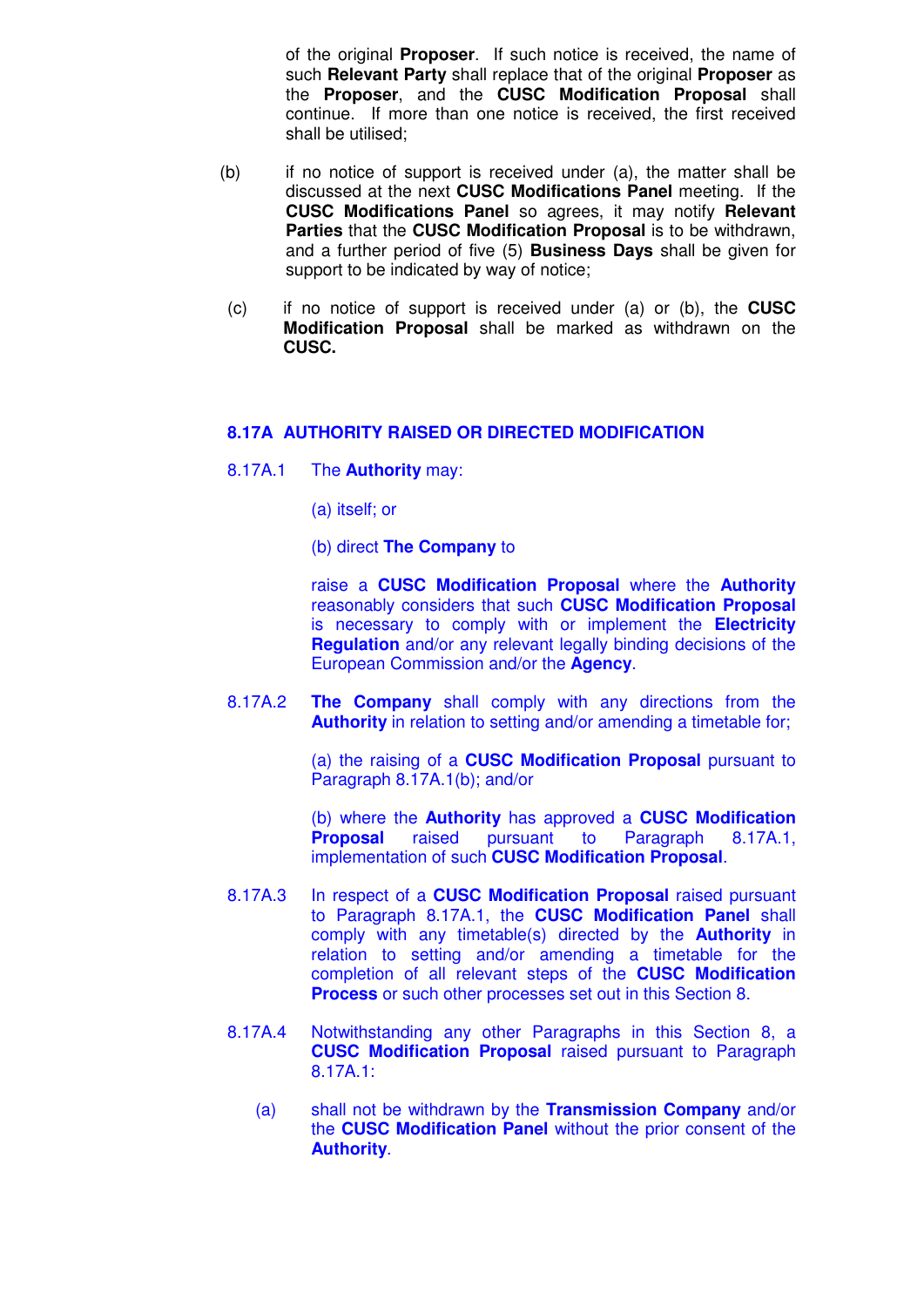- (b) shall not be amalgamated with any other **CUSC Modification Proposal** without the prior consent of the **Authority**.
- 8.17A.5 If, pursuant to paragraph 8.17A.4(a), the **Authority** consents to the withdrawal of a **CUSC Modification Proposal**, the provisions of Paragraph 8.16.10 shall apply to such **CUSC Modification Proposal**.
- 8.17A.6 In respect of any **CUSC Modification Proposal** which has been raised pursuant to Paragraph 8.17A.9, the views of the relevant **Workgroup**, the voting rights of the **CUSC Modifications Panel** or the recommendation of the **CUSC Modifications Panel** shall not be fettered or restricted notwithstanding that such **CUSC Modification Proposal** has been raised under Paragraph 8.17A.9**.**
- 8.17A.7 A **CUSC Modification Proposal** shall still be assessed against the **Self Governance Criteria** and **Fast Track Criteria**  notwithstanding that it has been raised pursuant to Paragraph 8.17A.1.
- 8.17A.8 A **CUSC Modification Proposal** raised pursuant to Paragraph 8.17A.1 shall not be rejected by the **Panel Secretary** pursuant to Paragraphs 8.16.5 or 8.16.6.
- 8.17A.9 In relation to any **CUSC Modification Proposal** raised by **The Company** other than pursuant to Paragraph 8.17A.1, where the **Authority** reasonably considers such **CUSC Modification Proposal** to be necessary to comply with or implement the **Electricity Regulation** and/or any relevant legally binding decision of the **European Commission** and/or the **Agency**, the provisions of Paragraphs 8.17A.2 to 8.17A.8 shall apply.

8.19.3 Subject to Paragraphs 8.14.3 and 8.17A.4(b), the **CUSC Modifications Panel** may decide to amalgamate a **CUSC Modification Proposal** with one or more other **CUSC Modification Proposals** where the subject-matter of such **CUSC Modification Proposals** is sufficiently proximate to justify amalgamation on the grounds of efficiency and/or where such **CUSC Modification Proposals** are logically dependent on each other.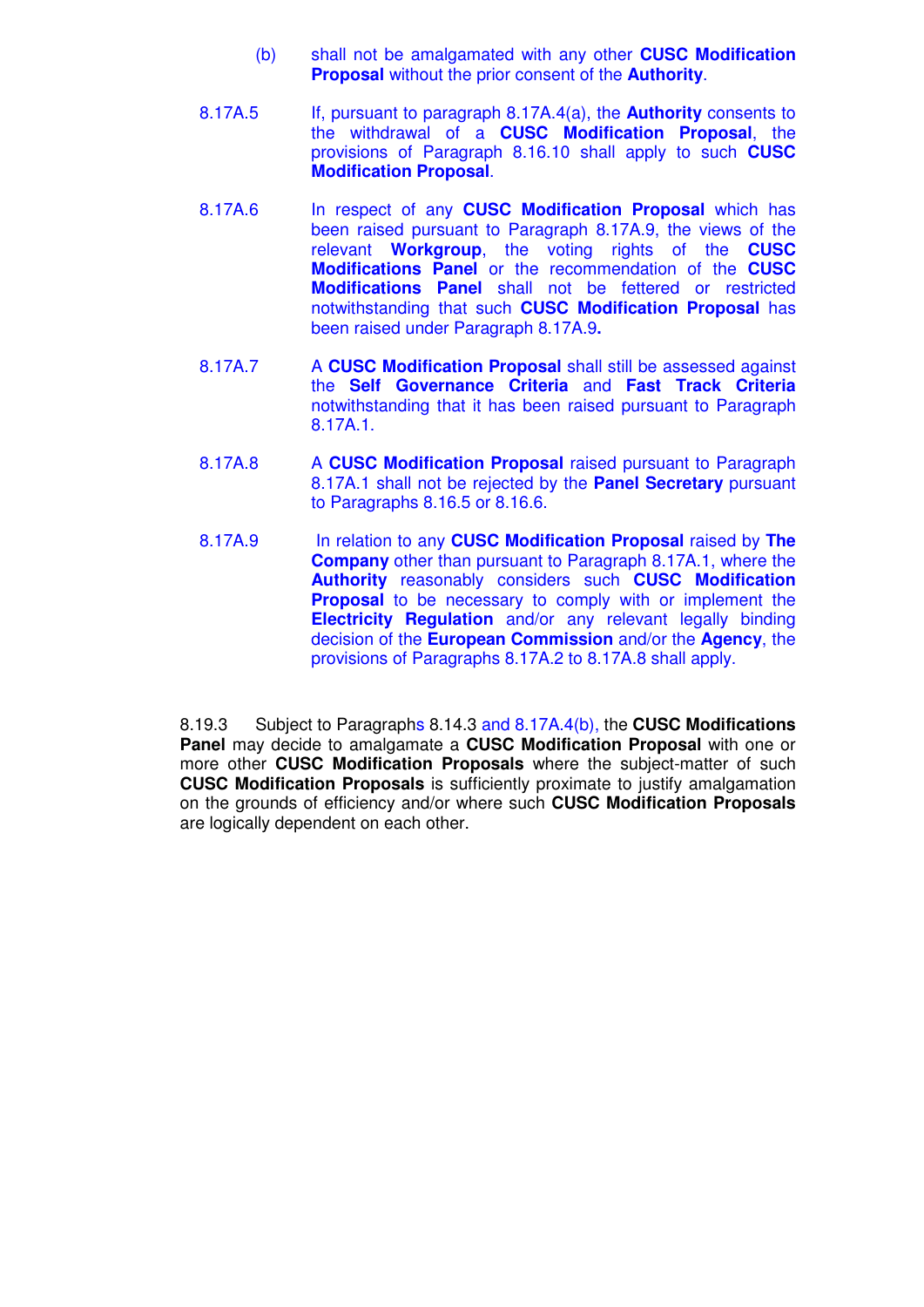#### **CUSC – SECTION 11**

#### **INTERPRETATION AND DEFINITIONS**

| "Agency"                 | means the Agency for the Cooperation of the Energy<br>Regulators established under 2009/713/EC of the European<br>Parliament and of the Council of the 13 July 2009 establishing<br>an Agency for the Cooperation of Energy Regulators as<br>amended from time to time; |
|--------------------------|-------------------------------------------------------------------------------------------------------------------------------------------------------------------------------------------------------------------------------------------------------------------------|
| "Electricity Regulation" | means Regulation 2009/714/EC of the European Parliament<br>and of the Council of 13 July 2009 on conditions for access to<br>the network for cross-border exchanges in electricity and<br>repealing Regulation 2003/1228/EC as amended from time to<br>time;            |
| "European Commission"    | means the institution of that name established under The<br>Treaty on European Union as amended from time to time;                                                                                                                                                      |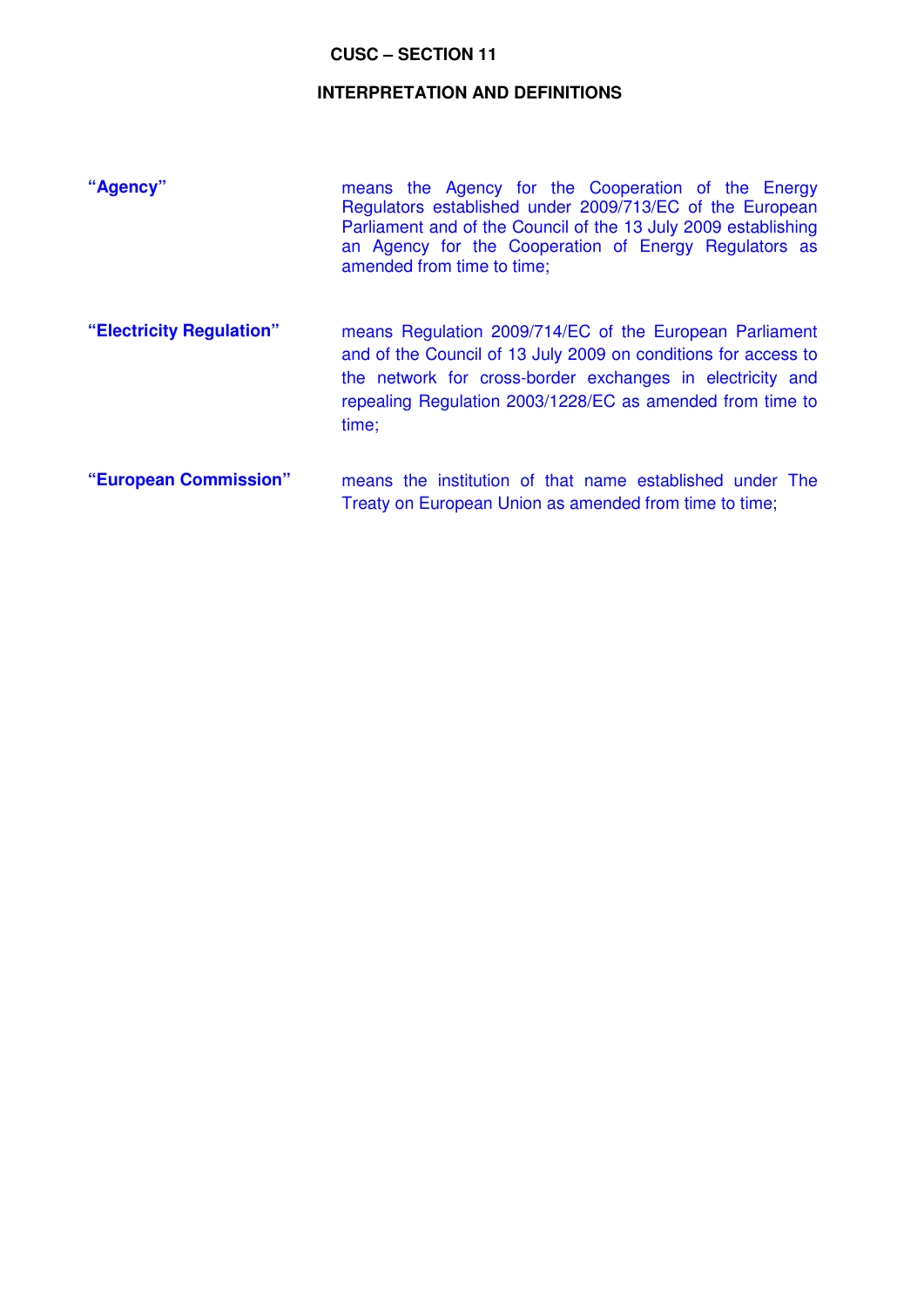## **Annex 4 - Workgroup Attendance Register**

| <b>Name</b>          | Organisation                  | Role                        | 6/1/14<br>Attended? | 20/1/14<br><b>Attended?</b> | 4/3/14<br><b>Attended?</b> |
|----------------------|-------------------------------|-----------------------------|---------------------|-----------------------------|----------------------------|
| David Barber         | <b>ELEXON</b>                 | Chairman                    | Yes                 | Yes                         | Yes                        |
| Simon Fox            | <b>ELEXON</b>                 | Code<br>Administrator       | Yes                 | Yes                         | Yes                        |
| Emma<br>Radley       | <b>National Grid</b>          | Proposer                    | Yes                 | Yes                         | Yes                        |
| Stacey<br>McLanaghan | <b>National Grid</b>          | Observer                    | Yes                 | Yes                         | <b>No</b>                  |
| <b>Abid Sheikh</b>   | Ofgem                         | Authority<br>Representative | Yes                 | Yes                         | Yes                        |
| James<br>Anderson    | Scottish<br>Power             | Workgroup<br>Member         | Yes                 | Yes                         | Yes                        |
| Garth<br>Graham      | <b>SSE</b>                    | Workgroup<br>Member         | Yes                 | Yes                         | Yes                        |
| Esther<br>Sutton     | E.ON                          | Workgroup<br>Member         | Yes                 | Yes                         | Yes                        |
| <b>Phil Russell</b>  | Redholm<br><b>Informatics</b> | Workgroup<br>Member         | <b>No</b>           | Yes                         | <b>No</b>                  |
| Lisa Waters          | <b>Waters Wye</b>             | Workgroup<br>Member         | No                  | <b>No</b>                   | <b>No</b>                  |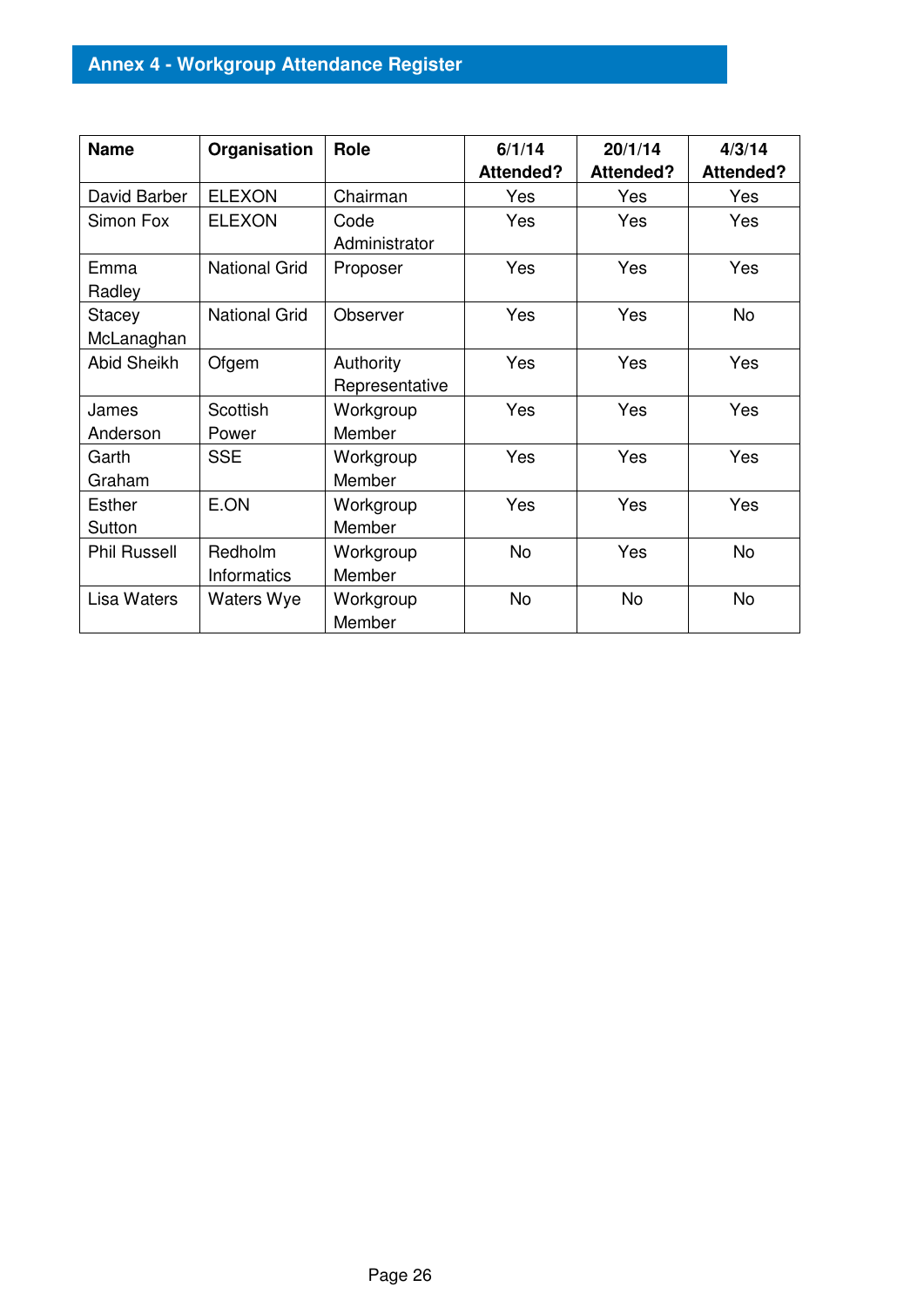## **Annex 5 – Workgroup Consultation Responses**

| <b>Respondent:</b>                                                                                                                                                                                                                                                             | James Anderson                                                                                                                                                                                                                                                                                                                                                                                                                                                                                                                                                                                                                                                                                                                                                     |  |
|--------------------------------------------------------------------------------------------------------------------------------------------------------------------------------------------------------------------------------------------------------------------------------|--------------------------------------------------------------------------------------------------------------------------------------------------------------------------------------------------------------------------------------------------------------------------------------------------------------------------------------------------------------------------------------------------------------------------------------------------------------------------------------------------------------------------------------------------------------------------------------------------------------------------------------------------------------------------------------------------------------------------------------------------------------------|--|
| <b>Company Name:</b>                                                                                                                                                                                                                                                           | ScottishPower Energy Management                                                                                                                                                                                                                                                                                                                                                                                                                                                                                                                                                                                                                                                                                                                                    |  |
| Please express your views<br>regarding the Workgroup<br><b>Consultation, including</b><br>rationale.<br>(Please include any issues,                                                                                                                                            | ScottishPower believes that the workgroup has thoroughly<br>explored the impact on CUSC modification processes of<br>reflecting changes in the Electricity Regulation or legally binding<br>decisions of the European Commission/ACER.                                                                                                                                                                                                                                                                                                                                                                                                                                                                                                                             |  |
| suggestions or queries)                                                                                                                                                                                                                                                        |                                                                                                                                                                                                                                                                                                                                                                                                                                                                                                                                                                                                                                                                                                                                                                    |  |
| Q.1 Do you believe that the<br>proposed original or any of<br>the alternatives better<br>facilitate the Applicable CUSC<br><b>Objectives? Please include</b><br>your reasoning.                                                                                                | For reference, the Applicable CUSC objectives are:<br>the efficient discharge by the licensee of the<br>(a)<br>obligations imposed upon it under the Act and by this<br>licence;<br>(b)<br>facilitating effective competition in the generation and<br>supply of electricity, and (so far as consistent<br>therewith) facilitating such competition in the sale,<br>distribution and purchase of electricity.<br>compliance with the Electricity Regulation and any<br>(c)<br>relevant legally binding decision of the European<br>Commission and/or the Agency<br>We believe that the proposal better facilitates Applicable<br>Objective C as it provides a mechanism for the requirements of<br>relevant European regulations to be incorporated into the CUSC. |  |
| Q.2 Do you support the<br>proposed implementation<br>approach? If not, please state<br>why and provide an<br>alternative suggestion where<br>possible.<br>Q.3 Do you wish to raise a WG<br><b>Consultation Alternative</b><br><b>Request for the Workgroup to</b><br>consider? | Yes, we support the proposed implementation approach.<br>If yes, please complete a WG Consultation Alternative Request<br>form, available on National Grid's website <sup>1</sup> , and return to the<br>above email address with your completed Workgroup<br>Consultation response proforma.<br>No.                                                                                                                                                                                                                                                                                                                                                                                                                                                               |  |
| Do you have any other<br>comments?                                                                                                                                                                                                                                             | No.                                                                                                                                                                                                                                                                                                                                                                                                                                                                                                                                                                                                                                                                                                                                                                |  |

-

<sup>1</sup> http://www2.nationalgrid.com/UK/Industry-information/Electricitycodes/CUSC/Modifications/Forms-and-guidance/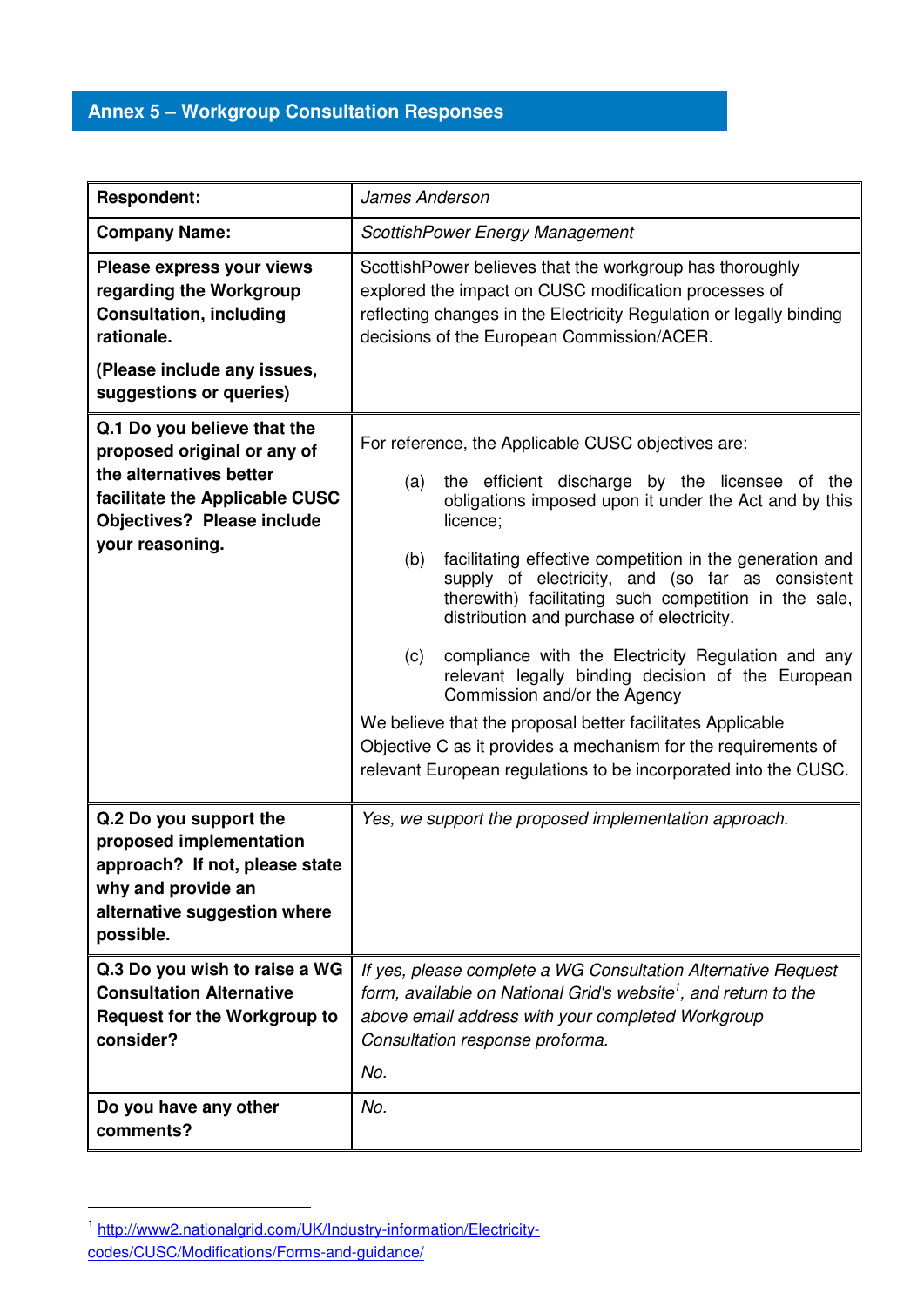## **Specific questions for CMP225**

| Q              | <b>Question</b>                                                                                                                                                                 | <b>Response</b>                                                                                                                                                                                                                                                                                                                                                                    |
|----------------|---------------------------------------------------------------------------------------------------------------------------------------------------------------------------------|------------------------------------------------------------------------------------------------------------------------------------------------------------------------------------------------------------------------------------------------------------------------------------------------------------------------------------------------------------------------------------|
| $\overline{4}$ | Do you agree with the<br>approach to use the SCR<br>text (CUSC Section 8.17) as<br>a basis for the draft CMP225<br>legal text?                                                  | Scottish Power agrees that making the changes to the SCR<br>text (CUSC 8.17) is the most efficient way to introduce the new<br>provisions.                                                                                                                                                                                                                                         |
| 5              | Do you have any comments<br>on the suggestions<br>highlighted in paragraph 4.8<br>or any alternative solutions?                                                                 | We think that is unlikely that a situation such as that described<br>in 4.8 could arise due to the long development time of<br>European regulations. However, should this arise, we would<br>expect the Company to adopt a pragmatic approach, as<br>discussed in 4.8, to ensure that all elements of any proposal<br>are given full consideration under the modification process. |
| 6              | Do you agree with the<br>Workgroup that paragraph<br>8.17A.6 of the draft legal text<br>delivers the intention of the<br>CMP225 proposed solution.<br>Please provide rationale. | Yes. The legal text appears to deliver the intention of the<br>proposed solution.                                                                                                                                                                                                                                                                                                  |

| <b>Respondent:</b>                                                                                                                                                              | <b>Esther Sutton</b>                                                                                                                                                                                                                                                                                                                                                                                                                                                                                                                                                                                                                                                                 |
|---------------------------------------------------------------------------------------------------------------------------------------------------------------------------------|--------------------------------------------------------------------------------------------------------------------------------------------------------------------------------------------------------------------------------------------------------------------------------------------------------------------------------------------------------------------------------------------------------------------------------------------------------------------------------------------------------------------------------------------------------------------------------------------------------------------------------------------------------------------------------------|
|                                                                                                                                                                                 | esther.sutton@eon-uk.com                                                                                                                                                                                                                                                                                                                                                                                                                                                                                                                                                                                                                                                             |
| <b>Company Name:</b>                                                                                                                                                            | E.ON                                                                                                                                                                                                                                                                                                                                                                                                                                                                                                                                                                                                                                                                                 |
| Please express your views<br>regarding the Workgroup<br><b>Consultation, including</b><br>rationale.<br>(Please include any issues,<br>suggestions or queries)                  | E.ON support CMP225 and concur with the Workgroup's<br>reasoning. We do agree with the point raised by a Workgroup<br>member that when Ofgem employee(s) are present at a<br>Workgroup for a relevant modification, it must be made clear and<br>recorded in what capacity they are speaking, i.e Proposer or<br>observer/Authority representative.                                                                                                                                                                                                                                                                                                                                  |
| Q.1 Do you believe that the<br>proposed original or any of<br>the alternatives better<br>facilitate the Applicable CUSC<br><b>Objectives? Please include</b><br>your reasoning. | For reference, the Applicable CUSC objectives are:<br>the efficient discharge by the licensee of the<br>(d)<br>obligations imposed upon it under the Act and by this<br>licence;<br>facilitating effective competition in the generation and<br>(e)<br>supply of electricity, and (so far as consistent<br>therewith) facilitating such competition in the sale,<br>distribution and purchase of electricity.<br>(f)<br>compliance with the Electricity Regulation and any<br>relevant legally binding decision of the European<br>Commission and/or the Agency.<br>We agree that CMP225 would support CUSC Applicable<br>Objectives (a) and (c), as put forward by the Proposer and |